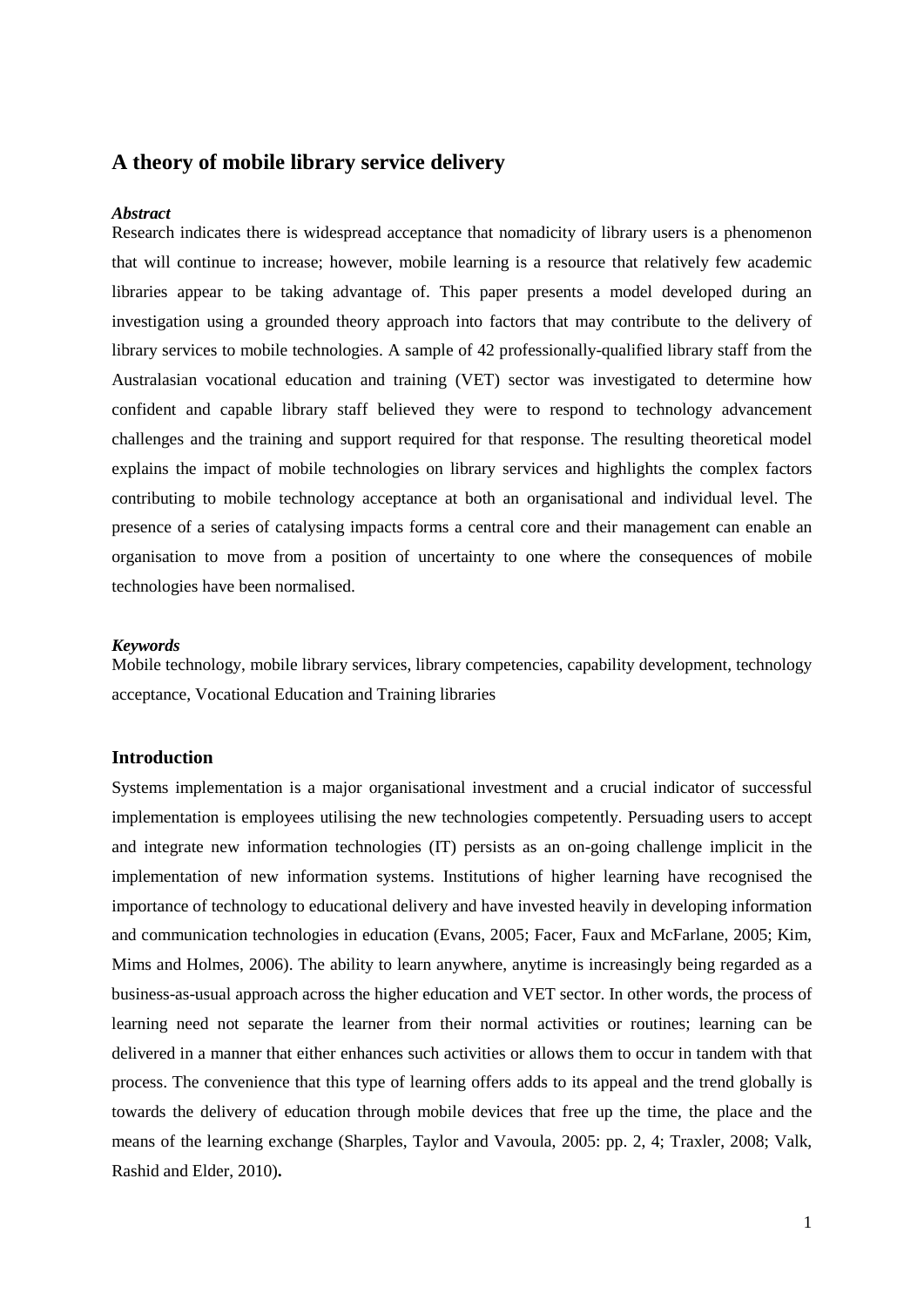As demand for online access to information increases, libraries have been actively embracing initiatives to digitise and preserve physical materials, to store them in online repository systems and to encourage their free access via the Web (Aldrich, 2010; Emanuel, 2010). A growing body of literature in the field indicates the academic library sector has engaged in early and sustained ventures into assessing the changing nature of the library and current or future impact of environmental pressure points, such as space utilisation, technology infrastructure and learning provision, the future shape of learning provision and seeking to capture their potential value (Australian Library and Information Association (ALIA) TAFE Library Advisory Committee, 2009; Canuel and Crichton, 2010; Hallam, 2008, 2009; Latham and Poe, 2012; Newton, Miller and Bracke, 2011). Studies describe models of service delivery and physical spaces that are continually evolving in response to the presence of technology (Lippincott, 2008a; Pang and Johanson, 2008; Weir, 2000). The introduction of computing technologies, provision of online delivery and planning for altered physical spaces appears well embedded, although not all researchers agree with this view. Some opinion-shapers, while urging the key benefit of mobile learning as being its potential for increasing productivity through learning becoming available anywhere, anytime, warn it is a resource that relatively few academic libraries are taking advantage of (Cao, Tin, McGreal, Ally and Coffey, 2006: p. 1289; Lever and Katz, 2007). This view is echoed by Arms, Calimlim and Walle (2009: para. 7) who make the claim that, in a world in which rapid technological change is the norm "All libraries are inflexible and digital libraries are no exception. They require big investments of time and money and react slowly to changing circumstances". The challenge to enable digital access to users on the move, combined with the presence of students with handheld devices integral to their personal lives and learning environments, has focused many academic library administrators on the implications of this phenomenon.

Generally, there appears to be widespread acceptance that nomadicity of library users is a phenomenon that will continue to increase (Aldrich, 2010; Hitch and McCord, 2004; Lippincott, 2008b) and that such mobility will affect both user expectations and library services. One of the crucial issues raised by this acceptance is that of impact and response: how prepared are libraries to respond to the challenges/opportunities that the latest wave of technology advancements is presenting? Persuading employees to accept new systems is fundamental to successful implementation (Jasperson, Carter and Zmud, 2005; Venkatesh, Brown, Maruping and Bala, 2008; Yi, Jackson, Park and Probst, 2006); the question, therefore, arises as to the readiness of library staff and their levels of confidence and capability in responding to those challenges. To date, the impetus of investigation into libraries and mobile technologies has focused on services and products, interfaces and systems usability (Kroski, 2013; Mtshali and Iyamu, 2013; Saxena and Yadav, 2013), there is little empirical evidence of the impact mobile delivery has had on libraries and, in particular,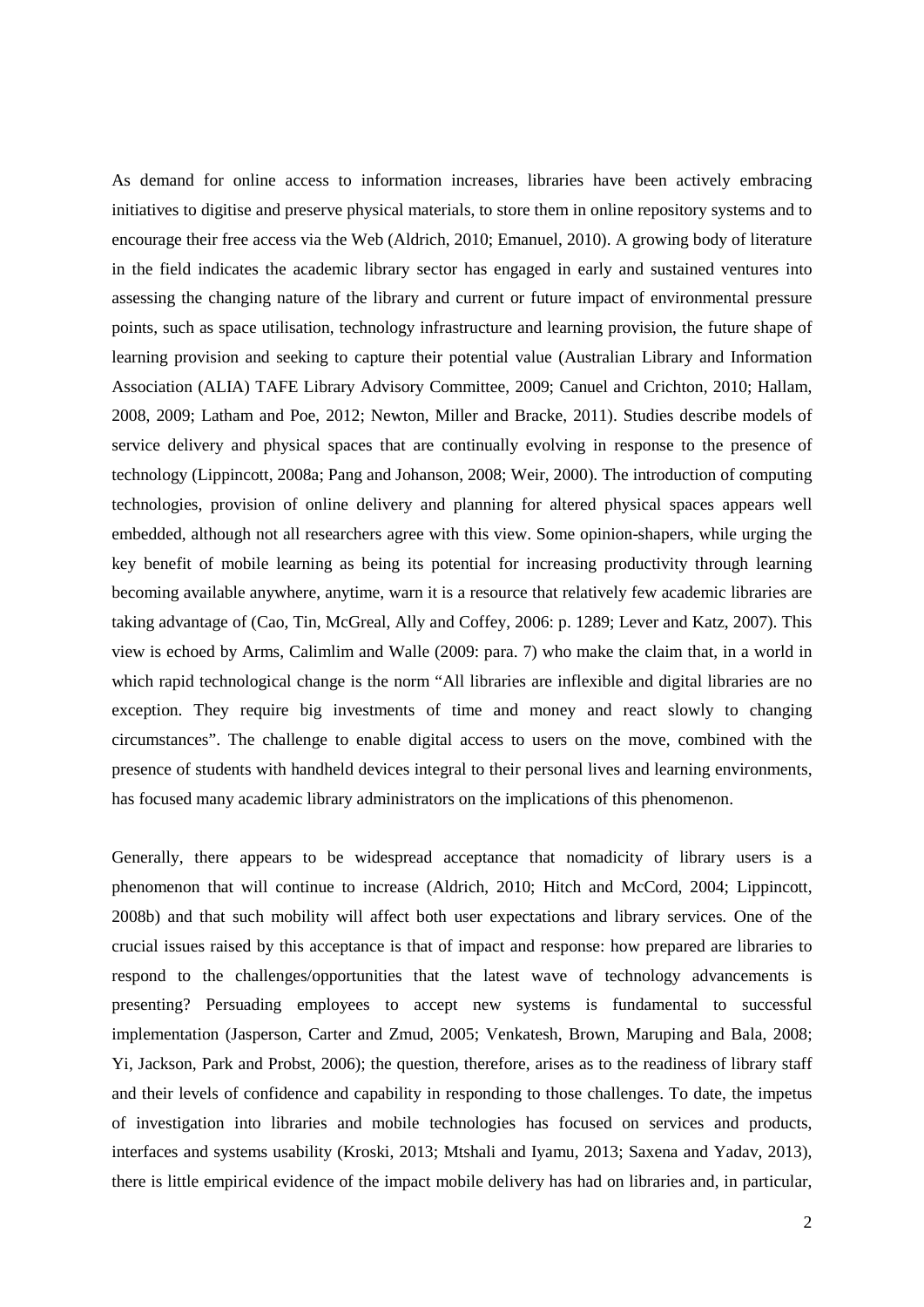on staff members, from the viewpoint of planning, processes and professional development. While studies are beginning to engage with these factors (Sharma and Sahoo, 2014), the preparedness or capability of staff to leverage mobile technology potential remains an emerging and critical issue to ensure library and information professionals are appropriately prepared to engage effectively with mobile technologies in the workplace. This is an imperative that has implications for staff development, service improvement and student benefit. It is the contention underlying the investigation discussed in this paper that staff confidence and competency with mobile technology is vital; it exerts a crucial impact upon organisational outcomes and frequently exists within a wider context of costly infrastructural support. To date, research into the deployment of mobile technologies in the learning environment have not fully explored the potential for hesitant uptake of mobile devices for learning or information access as a result of staff lacking capability or competence with mobile technology. The present research addresses these issues by examining mobile technology acceptance and service delivery by VET library staff. It was anticipated the information generated from the investigation would inform a greater understanding by library decision-makers of issues affecting the sector in relation to technology impact.

The investigation explored the competencies required of VET sector library staff in Australia and New Zealand to deliver services to mobile technologies. It focused on the current state of preparedness of VET libraries to deliver mobile services within a framework of innovation and technology adoption. Two overarching questions framed the study: how do library staff respond to the concept of the mobile technology library (m-library) and what are their perceived levels of confidence and capability within this environment; and what is the best way to address any identified competency gaps in a systematic and replicable manner? The model presented in this paper is based solely on the investigator's research and data. It is a model that is open to further use, testing, discussion and application to other situations. Subsequent research can test the model for robustness and longevity and may offer modification.

### *Context of Study*

The study arose from an interest in the extent to which academic libraries had progressed towards implementation of service delivery to the mobile devices students were carrying. There was a paucity of empirical information relating to the VET library sector and the impact of mobile technologies upon this sector appeared restricted predominantly to anecdotal reporting. An assumption was made that a contributing factor to the apparent slowness in the uptake of mobile service delivery across the sector was a lack of confidence and competence amongst the library staff themselves.

The study was grounded in the acknowledgement that both technologies and expectations of their capabilities are changing rapidly, with the current usage trend being towards technologies that allow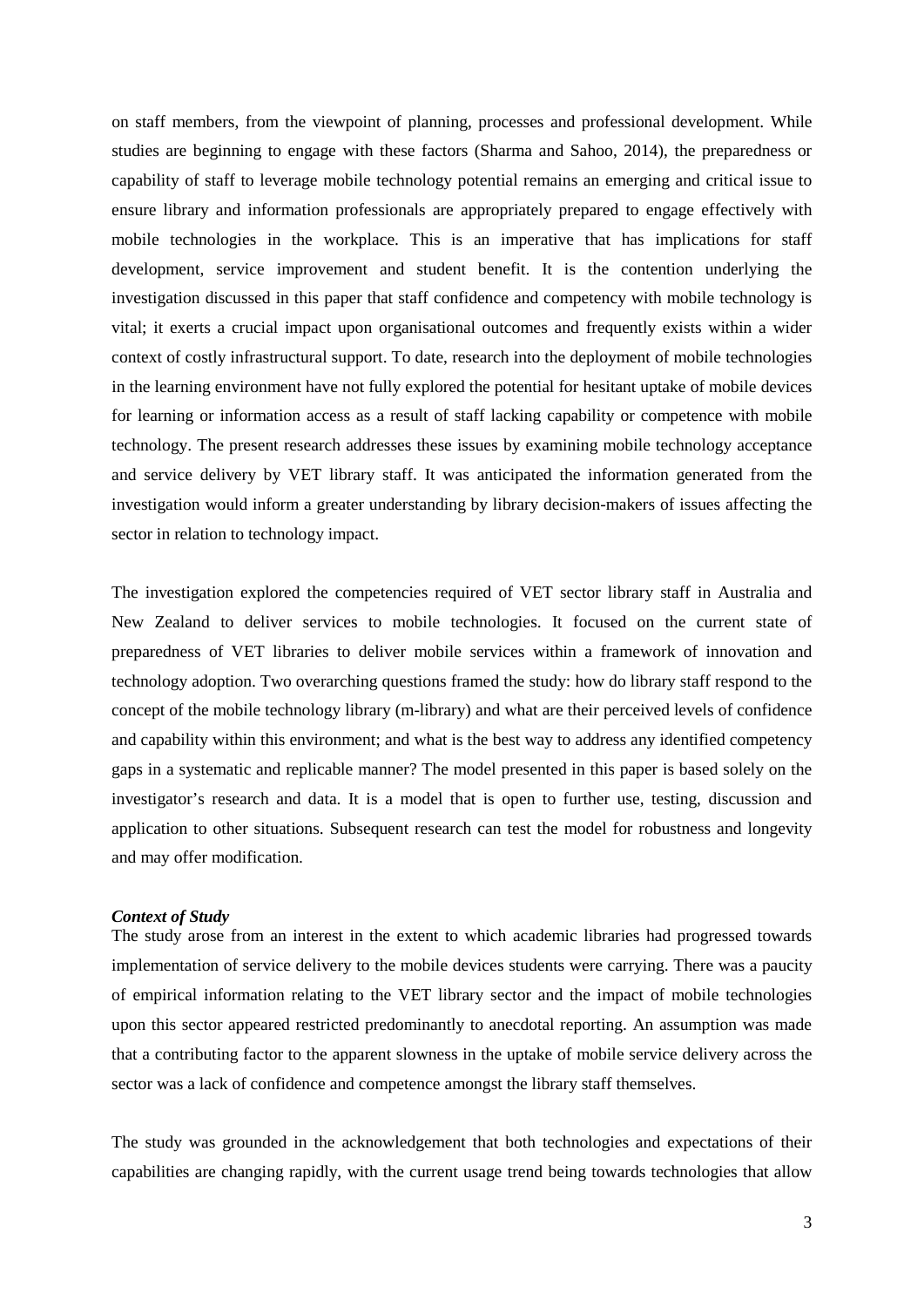individual mobility and, increasingly, contextualisation (Younas and Mostéfaoui, 2011). Placing this phenomenon within the VET library environment, the study sought to identify factors that were influencing the ability of libraries to engage with the potential of mobile technologies, framed by two research questions:

What skills, knowledge and competencies are required by library staff to develop and deliver mobile technology services in the vocational education sector?

What specific on-the-job training is required by library staff in the vocational education sector to acquire the skills, knowledge and competencies to effectively develop and deliver mobile technology services?

### **Methodology**

An inductive approach was carried out for data collection and analysis in this study. Overall, the theoretical paradigm essential for the design and implementation of the research followed a purely qualitative approach.

In order to gain rich information on the subject under investigation, semi-structured interviews were conducted with forty-two staff from six Technical and Further Education (TAFE) libraries in Australia and eight Institutes of Technology and Polytechnics (ITP) libraries in New Zealand. As well as the interview questions that probed the research questions, this purposive sample was asked a number of demographic and profession-related questions. The purpose of these questions was to gather information about individual staff levels of technology competence and their length of service in the profession. This information, and the position (service experience) participants held within their library, which included the three positions of library manager, systems librarian and qualified librarian, was used for comparative purposes and to identify relationships and trends when analysing the data. The demographic and profession-related data allowed for close interrogation of results and proved to be fundamental factors in the ability to predict staff response to technological change impact. The variable 'career factors' (position and service length) were influential in all aspects of the investigation and formed a component of the resulting theoretical model. Several investigations into innovations and library professional development have developed demographic profiles using a range of similar variant items (Maesaroh and Genoni, 2009; Rabina and Walczyk, 2007). The interview transcripts and responses to the demographic and profession-related questions were the primary sources of data analysed.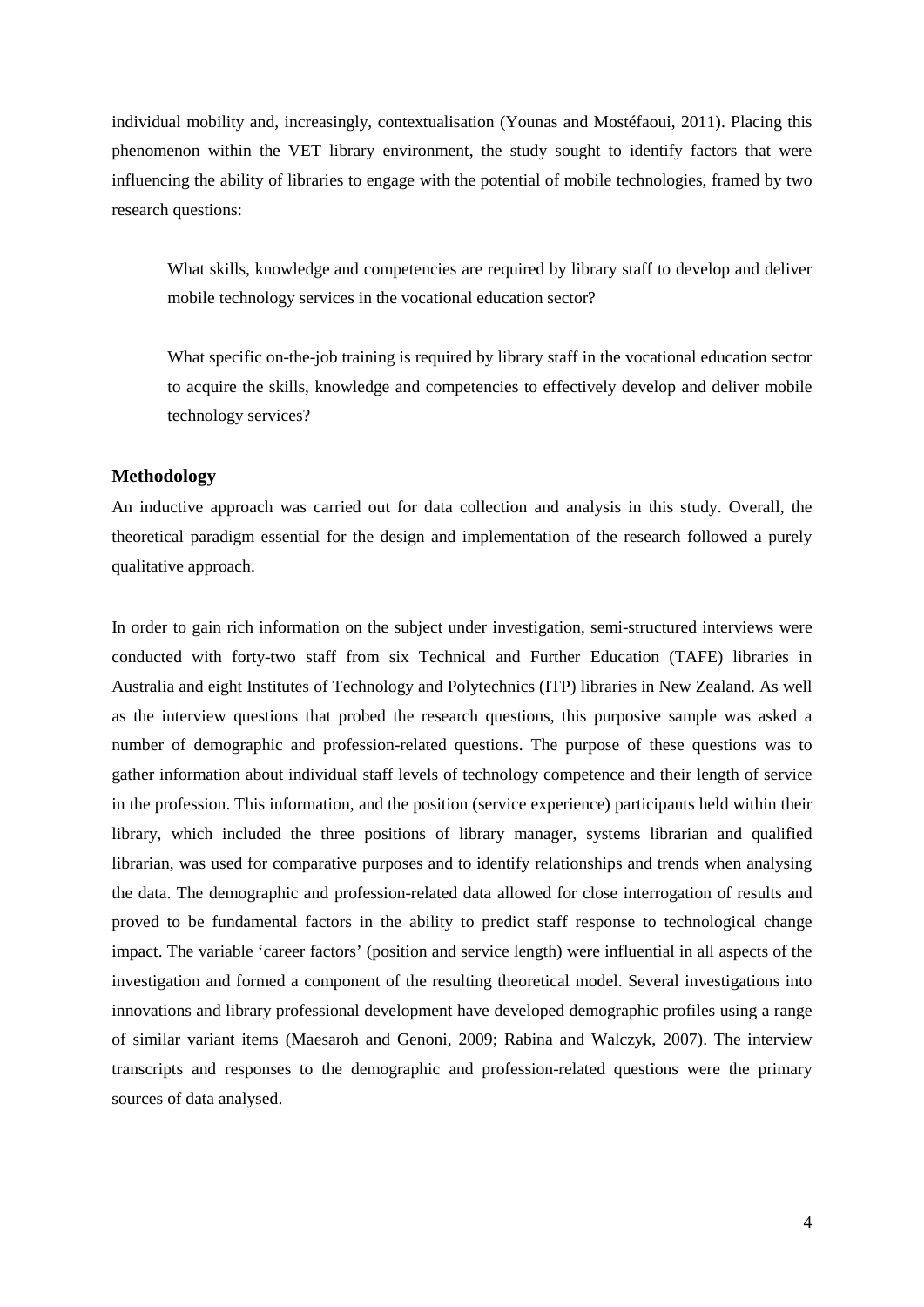The intention to investigate a particular phenomenon, identifying and addressing technology competence in the library workplace, and to allow the social interactions, relationships, interpretations and meanings to emerge, a constructivist, interpretivist approach was taken to the research. The constructivist perspective focuses on a subject's interactions with the world and their construction of meanings from that interaction (Gray, 2004: p. 17). The interpretivist approach attempts to provide meaning and, as an inductive method, "seeks to find internal logic of the subject" (Gray, 2004: p. 21). The individual is the unit of analysis; his/her experiences within their "world" and the meanings of these experiences form the focus for the researcher. Grounded theory was considered by the researcher as the most appropriate research methodology for the investigation. The process of grounded theory methodology includes the formation of response categories, or "abstractions of phenomena observed in the data" (Chenitz and Swanson, 1986: p. 94). These categories, through constant comparison, gradually develop into a theory intended to interpret the meaning of the collected data. Immersion in the raw data, in this case interview transcripts, and comparing, considering, categorising and seeking illumination on a progressive basis through to the development of abstract theories that provide insight into human behaviour, enabled exploration of the lived experience of the VET library staff and their interpretations of it. From the data collected, an understanding of staff experience was gained, leading to the construction of a set of theories and a resultant model.

### *The analytical process*

The analytical process sought to understand: the introduction of technologies into the library environment and its impact upon required knowledge and competencies amongst VET library staff; the perceived requirement for capability development training; and the preferred methods for delivering such training. Data analysis included a description of incidents, discussions, examples, relationships, exclusions, unanticipated classes of data, and alternative explanations, and also included analysis of how these aspects of the participants' experience interacted. This first stage of the analysis resulted in a range of response categories being formed that were then subjected to further analysis during which related patterns were revealed and reconfigured in increasingly-abstract conceptual themes.

#### Conceptual themes

The development of conceptual themes comprised the second analytical level - the intermediate, or focused, coding phase. These were formed by looking for patterns and relationships within the many different categories identified at the first stage of analysis. They led, in turn, to the development of abstract concepts. The conceptual themes do not appear in the final model, except in summarised form below the three overarching theoretical elements. During this analytical phase a range of 'impacts' were identified. These nine impacts were found to be important to one or more of the conceptual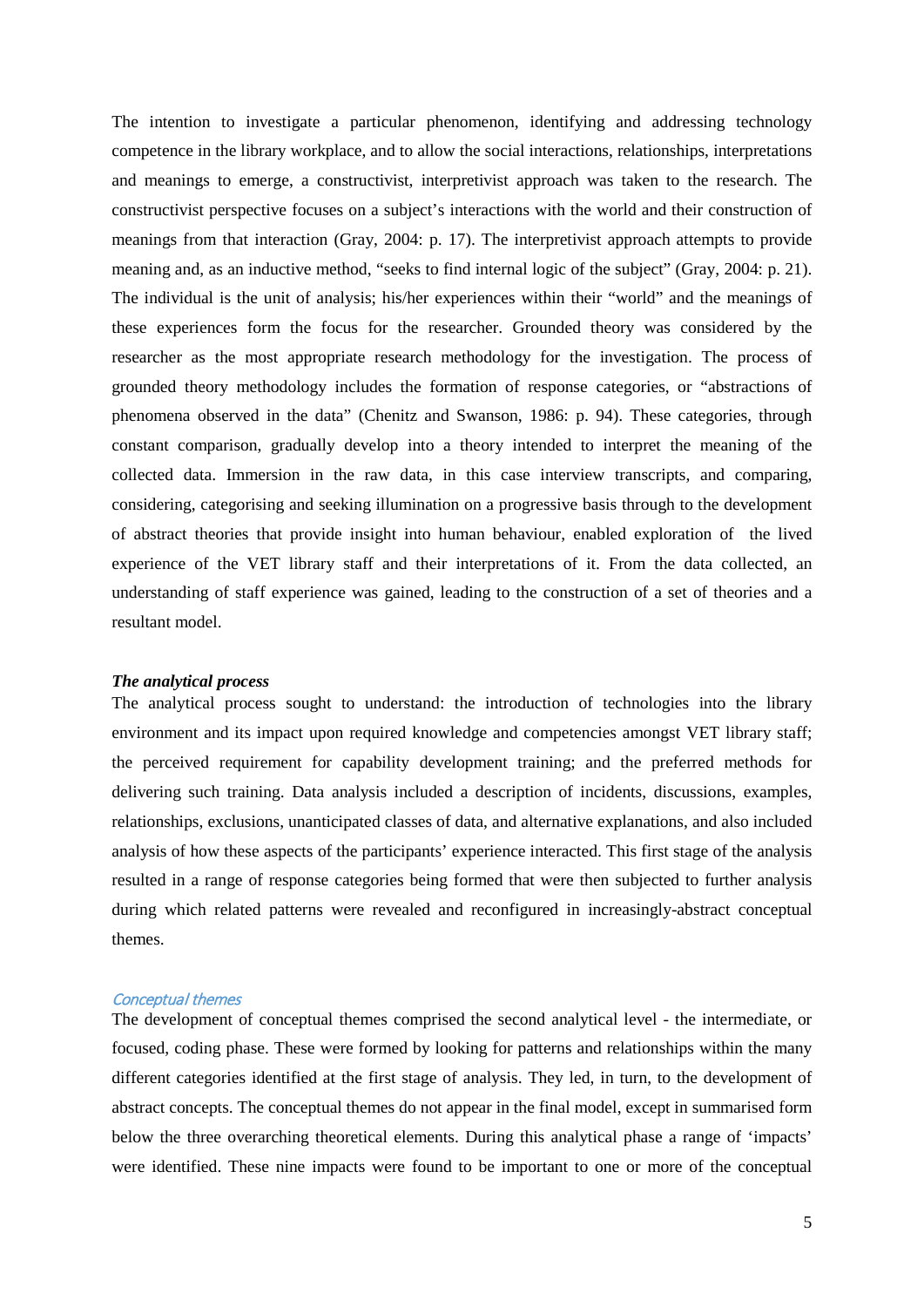themes and allowed the emergence of relationships within and between one another, facilitating analysis at the third, advanced theoretical coding stage.

#### Abstract concepts

The development of abstract concepts resulted from analysing the conceptual themes that had emerged in relation to an aspect of the investigation. For example, the conceptual themes that were derived from interview data relating to general technology adoption and impact were interpreted as the abstract concepts of context, consequences (immediate) and consequences (observed). As illustrated in the 'Environment' section below, each of these abstract concepts had been subjected to a unique impact. The abstract concepts serve to focus the main elements contained within the conceptual themes and demonstrate at a higher level of analysis the insights that enabled the researcher to consider the integrated theory. Their contribution to an understanding of the phenomenon under investigation lies in their ability to define both the problem and the response at an abstract, intermediate level.

#### Impacts

A range of components identified as impacts was identified during the development of conceptual themes. The impacts were found to be important to the conceptual themes and to the higher level abstract concepts. Some impacts were associated with technology, a logical finding given the focus of the study, and others with staff attributes and environmental factors. The presence of an initial impact created by students with mobile devices interacting with library services was in fact fundamental to the problem that led to the investigation. The impacts were identified as influencing the conceptual themes, each containing potential for disruption and uncertainty within the theme under consideration. They might be regarded in the light of catalysts that appear to be sequential, in that each impact has elements of the previous abstract concept contained within it. Taking the example of 'Content', which includes the library services most effectively delivered within the mobile environment, the associated impact 'mobile technologies' contains elements of the previous conceptual themes of staff skills, technology and workplace change and the technology interactions of students with the library. These elements are contained within the disruptive influence of the catalysing impact.

Nine impacts, constituting a range of features from the new technologies that prompted the investigation through to change impact that affected staff response to changes, were identified as influencing the abstract concepts. The presence of these nine impacts generated a condition of uncertainty upon specific aspects of the investigation. For example, the impact of new technologies affected the context within which the investigation took place. It exerted the influence of uncertainty over the themes of augmented delivery of service, information and workplace infrastructure. In other words, this impact caused VET library participants to view changes to the environment in which they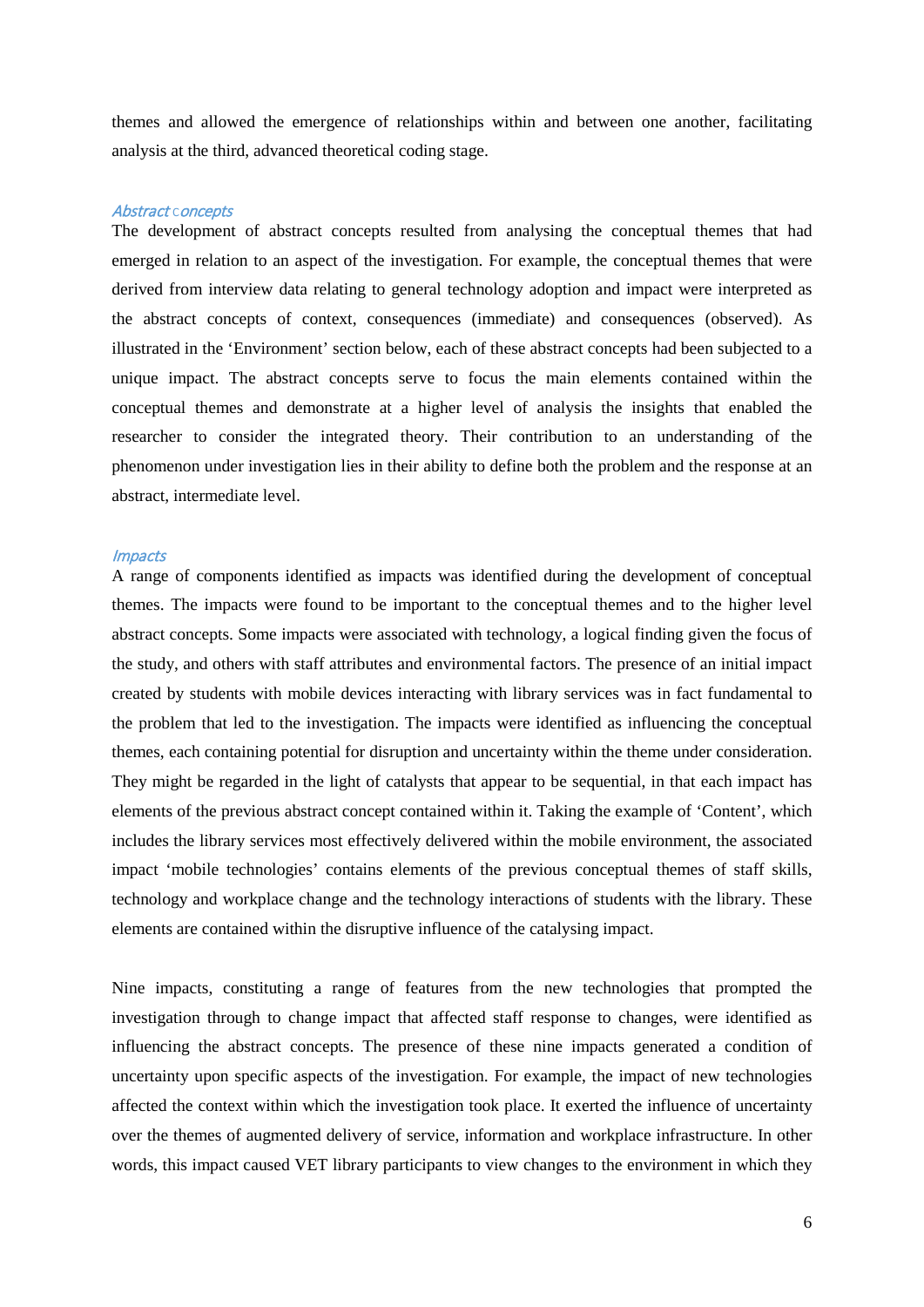worked through the specific focus or impact of new technologies. As the analysis continued, it became evident that management of these impacts was central to explaining the individual and organisational responses that were occurring.

#### Development of a continuum

Continual comparison of themes and the emergence of theoretical elements eventually reached the point, termed by Glaser and Strauss (1999), of "theoretical saturation", whereby further analysis adds no new understandings. The insights obtained by the researcher during the final high-level analysis of abstract concepts consolidated the data into an integrated theory. This theory encompasses the diversity and similarities within the collected data, and offers an interpretation of the impact of mobile technologies on library staff - including context/environment, required skills, professional development and resulting changes in working relationships - at a theoretical level. From the continual analysis of data and based upon the sequence of interview questions which formed a continuum of enquiry, a continuum of conceptual themes and impacts was developed. This continuum is discussed in the following section; the integrated theory that emerged from high level analysis of the continuum is subsequently presented.

### **Results**

During the first level of analysis, response categories were identified and formed the basis for the impacts and conceptual themes. At a higher level of analysis, the conceptual themes led to abstract concepts, each subjected to a unique impact and these then formed a framework comprising three overarching theoretical elements: environment, new knowledge generation, and capability development. Critical to part of the first and all of the second and third elements are the impacts that may hinder or enable the effective adoption of mobile technologies in library services. Contained within each of the theoretical elements are the summarised conceptual themes in the sequential order discussed in the abstract concepts continuum.

Of the three demographic variables selected for the investigation – position, service experience and technology competence - the analysis found position as having the most influence on responses, with service length exhibiting lesser influence. Technology competence did not appear to have any clearcut influence and this variable has, therefore, been omitted from the discussion below and the resulting theory. For the purposes of brevity and focus, only important differences relating to position are reported in the sections that follow.

### *Environment*

The theoretical element 'Environment' relates to the background context within which the impact of mobile technologies upon library staff is occurring. It includes the immediate consequences of this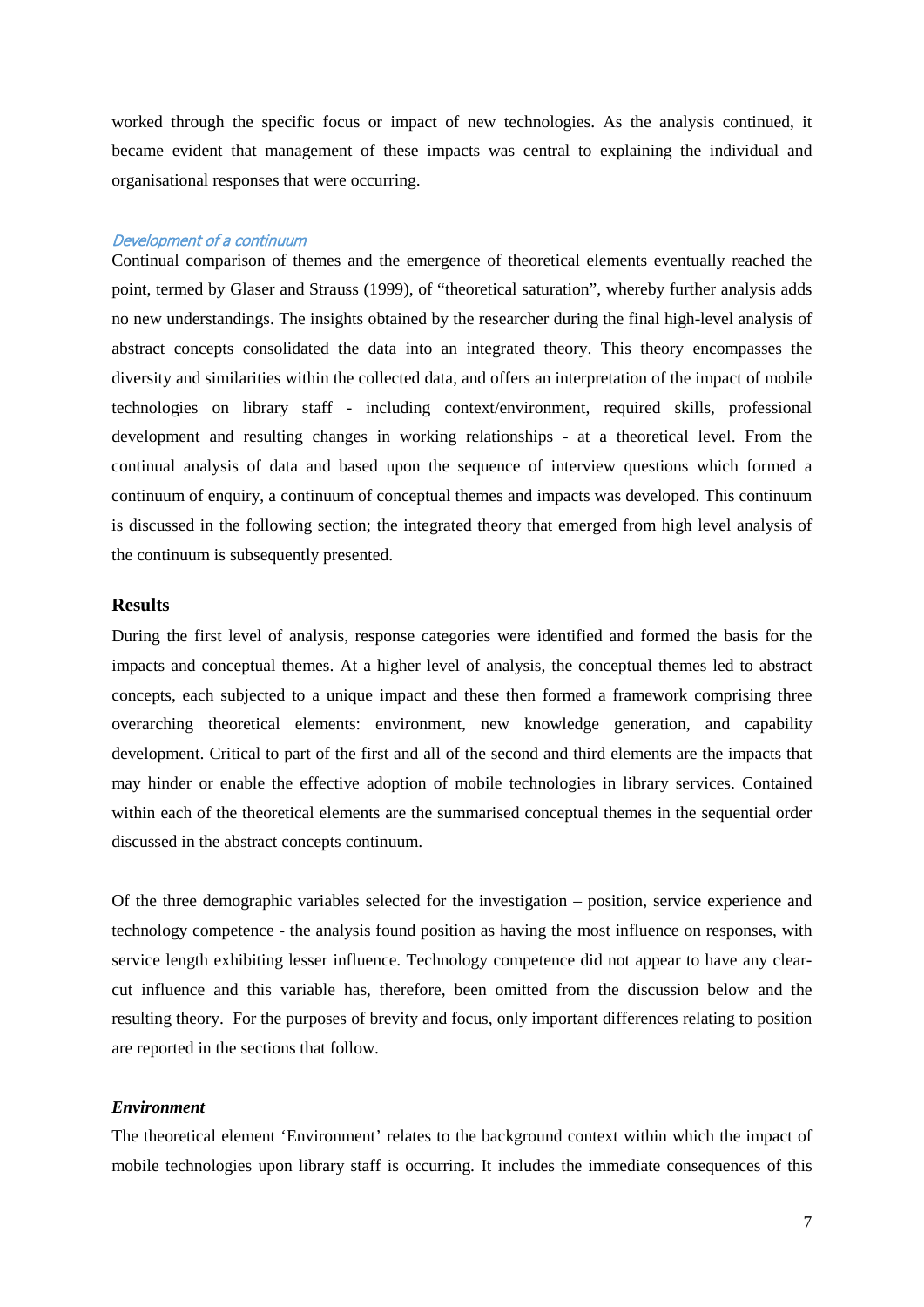context, in other words, the manner in which library staff believe they had responded both operationally and attitudinally, and also the observed consequences, or the manner in which students had responded to the context and the subsequent effect upon library staff.

In assessing the question of new technology adoption by the library, a contextual situation (abstract concept) was created in response to the new technologies (impact) entering the library environment. This contextual situation arose from response categories that formed three distinct components (conceptual themes): information delivery; infrastructure; and service delivery. The definitions associated with the various conceptual themes that follow are specific to the present investigation.

## *Impact - new technologies*

## **Context**

- 1. Information delivery defined as the dissemination of information to information users through the implementation and use of software and programmes by information providers
- 2. Infrastructure defined as processes, procedures and technologies that enable delivery of services and information
- 3. Service delivery defined as enabling the provision of service to clients

When considering the impact the adoption of new technologies was having upon the library workforce, the impact of staff response and involvement in technology affected how participants viewed adoption impact. Analysis of the data generated an immediate consequences abstract concept which comprises conceptual themes of staff attitude and immediate and wider workplace support.

## *Impact – personnel*

## **Consequences (immediate)**

- 1. Processes and relationships defined as interpersonal work-related relationships which exist and develop within an organisation, and a range of interrelated work tasks intended to achieve a specified result
- 2. Attitude defined as a disposition towards an event, an object or a person
- 3. Organisational support defined as employees' perception of their organisation's response to, and acknowledgment of, their individual and group contribution and value
- 4. Job design aspects of a job, such as content, methods, and relationships, required to fulfil technological and organisational requirements as well as recognising the contribution of the job holder

Staff perceptions and beliefs formed a critical impact defined as 'attitudes' in relation to the question of how new technology had affected them. The responses reflected what they perceived as occurring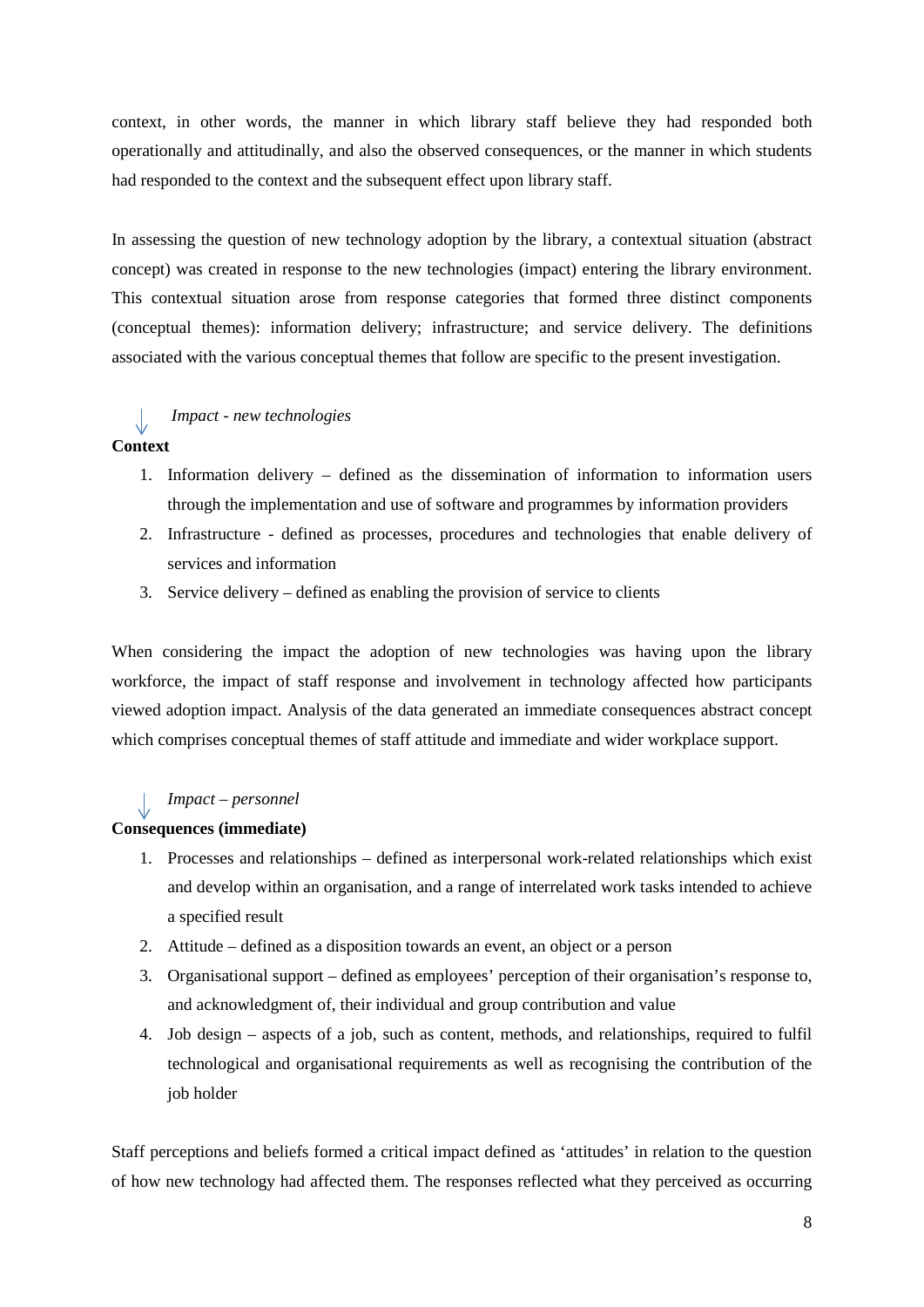around them and these combined to form the abstract concept 'consequences (observed)'. The observed consequences comprise a focus on skills, technology and workplace change, and a perception of altered student expectations and interactions.

# *Impact – attitudes*

## **Consequences (observed)**

- 1. Skills focus defined as competence within one's particular area of workplace practice
- 2. Technology focus defined as the use of computing hardware/devices and software to manage the information environment
- 3. Workplace change focus defined as instilling new values, attitudes and behaviours within a working environment in order to achieve new ways of doing work and to overcome resistance to change

The impact of new technology was also seen as affecting student behaviour in the environment. The interview responses associated with the question of the impact upon student library experience resulted in three conceptual themes, within the 'consequences (observed)' abstract concept:

- 1. Service expectations defined as receiving the quality of service required to satisfy particular needs
- 2. Interactions defined as student interactivity with library facilities and services, both physically and digitally
- 3. Technology usage defined as student engagement with computing hardware/devices and software within the information environment

The abstract concepts that emerged focus on workplace change and support, both organisational and infrastructural, and staff response as individuals and within the context of environmental change.

## *New knowledge generation*

Having established an environmental context to the impact of new technologies, the analysis then identified a requirement for the generation of new knowledge. VET library staff were asked what library services could, most appropriately, be delivered within the mobile environment and what knowledge and skills were required to work effectively in this environment. Participants were also asked to consider what methods would be most useful to identify any gaps existing between their current knowledge and skills and the required levels.

The required new knowledge component of the investigation was similarly impacted by mobile technologies and the need to respond appropriately. In seeking information about what library services would be most effectively and appropriately delivered within a mobile environment, the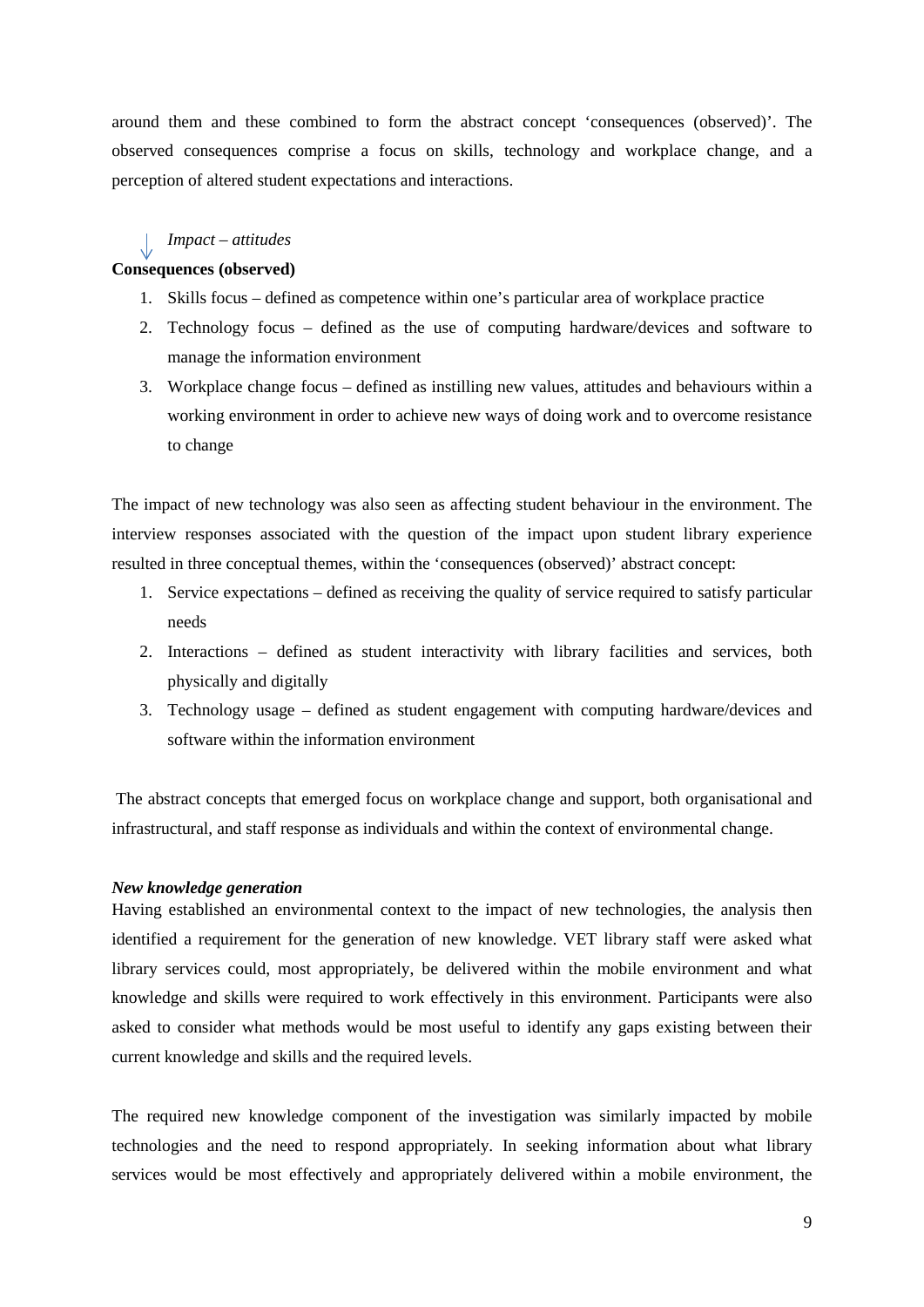abstract concept of 'content' emerged. 'Content' was drawn from the conceptual themes 'study- and information-related services' and potential 'technical issues'.

## *Impact – mobile technologies*

## **Content**

- 1. Study-related defined as services conveying information supporting the conduct of study
- 2. Informational defined as guidance on the operations, functions and purpose of the library
- 3. Technical issues defined as service matters relating to hardware, software or telecommunications features

Over half the VET library staff participants indicated their belief that the most effectively-delivered library services within a mobile environment were study-related. Their responses related technologyenhanced services with student academic success.

When asked what skills, knowledge and competencies were required for effective work within the mobile environment, participants identified types of capabilities that fell into three distinct conceptual themes: ability to adapt; technical competencies; and management issues.

## *Impact – new knowledge*

## **Capabilities**

- 1. Adaptability defined as the ability to engage with work-related opportunity
- 2. Technical defined as information technology, software or hardware skills
- 3. Management defined as facilitating the attainment of organisational goals

In the first stage of analysis, nearly half the response categories identified contributed to the adaptability conceptual theme. The technology theme was established from approximately a third of the categories and the management theme comprised the remaining categories. The most frequentlymentioned competencies were all related to adaptability. Technical competencies were also regarded as important and covered a range, from the specific, such as knowledge of coding languages, through to the general, such as a grasp of computing basics. The management theme, covering such aspects of knowledge as an understanding of the main trends and capabilities of mobile technologies, and developing a collaborative relationship with the information technology departments around skills development, highlighted a concern for where the library should be positioned.

The themes consolidate the response categories that indicate the linkage between knowledge and competencies required and student expectations of library services, in areas such as knowledge to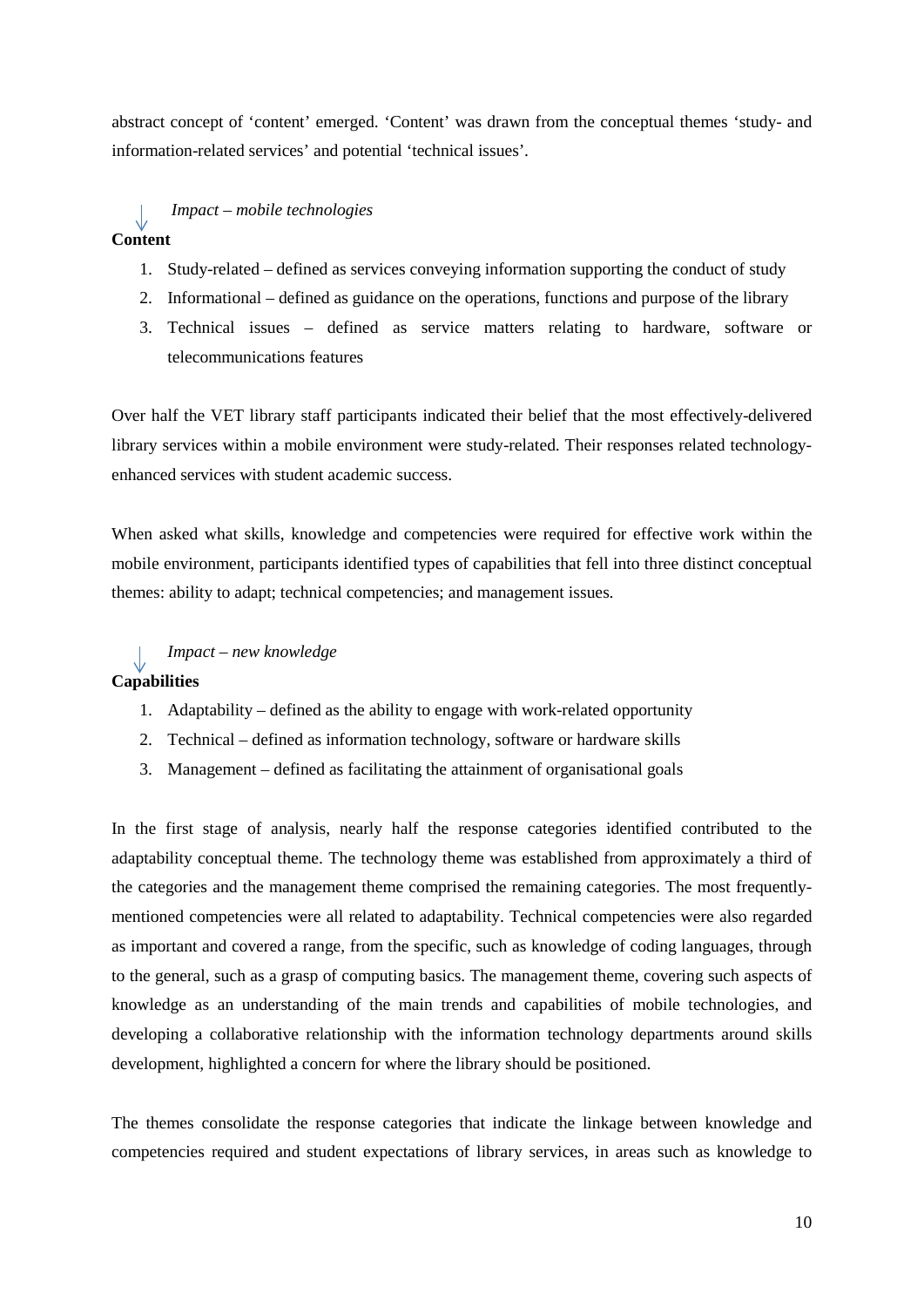answer student queries, competencies to deliver value-added services, and a capacity to identify and address worthwhile challenges in the mobile environment.

Having established 'capabilities' required for effective mobile library service delivery, participants were asked to consider what methods or techniques would be useful to identify the gap between the required capabilities and current knowledge and skills. Three distinct conceptual themes emerged: internal reviews, routine organisational processes and external opportunities. Together these themes are described by the abstract concept 'correlation', reflecting the need to match existing and required capabilities.

# *Impact – techniques*

### **Correlation**

- 1. Internal review defined as a formal assessment conducted within the boundaries of a specific work unit
- 2. Organisational processes defined as the structured activities through which the organisation arranges its work
- 3. External opportunities defined as events related to professional development that occur outside the organisation or, in some cases, outside the operational unit

Response categories indicated a preference for simple, direct methods of determining skills gaps. Almost half the sample believed a survey would be the best way to obtain the information. The second most preferred method was to ask other staff. This approach was also associated with holding general conversations with staff to identify gaps in competence and by library managers initiating individual discussions with staff.

As described above, an understanding of the new knowledge requirements for the environment in which library staff were working was drawn from the data. The third overarching theoretical element, 'capability development', emerged as a response to the previous element.

### *Capability development*

The third theoretical element focuses on the capability development of staff and includes aspects relating to on-the-job training requirements, best delivery mechanisms and the overall impact of mobile service delivery upon staff roles and relationships.

This theoretical element comprises the abstract concepts of 'capability', 'conduct (the process of being conducted)' and 'consequences'. The abstract concept of 'capability' is strongly influenced by the impact of training, reflecting the participants' suggestions for on-the-job training necessary to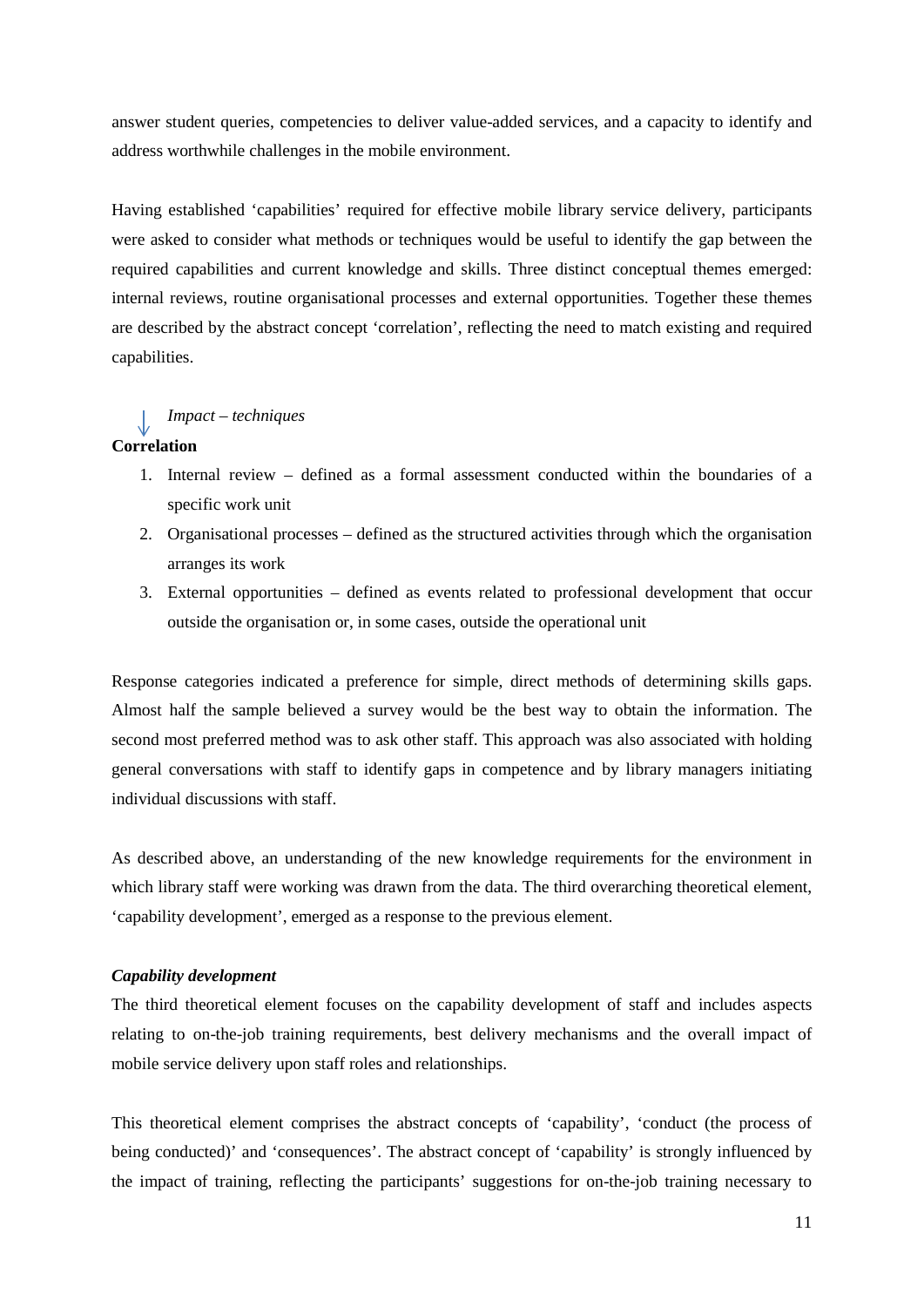acquire the skills, knowledge and competencies to effectively develop and deliver mobile technology services. Three conceptual themes were identified in the data and these ranged from specific to general: to address technical needs; to enhance service delivery; and to develop specific or general competence.

### *Impact – training*

### **Capability**

- 1. Technical defined as information technology, software or hardware skills
- 2. Service delivery defined as enabling the provision of services to customers
- 3. Competence defined as demonstrated workplace-related ability and understanding

Response categories indicated an interest in training that directly related to the context within which libraries were operating, for example, training on identifying requirements for developing mobile services, on matching essential technologies with users, on the use of mobile technologies within education, and on a general understanding of the mobile environment. Other types of training that emerged included specific technical training, such as understanding of file sizes suited to small devices so that useful information literacy tutorials could be created; on how to develop and include gaming within information literacy tutorials; and how to create LibGuides for small devices, training on browser displays, file size requirements, coding and programming languages, text editing tools and digital data management. An interest in training on comparison of device functionalities was also noted,

Response categories displayed a preference for hands-on, self-paced learning with the time commitment being factored in. Working with a range of mobile devices emerged as a considered priority for successful acquisition of competencies. Time spent learning theoretical concepts was not reported as a preferred method but rather experiential, action-based, applied learning.

The training component comprised several features: staff interest and ability to learn new technologies themselves; that the learning should occur in-house without the need for external intervention; and time to experiment with the devices.

Moving from training requirements to delivery methods for that training, participants were asked to consider their preferred types of training. The abstract concept, 'conduct', which comprises two distinct conceptual themes, emerged from the data. The themes are: informal delivery and formalised delivery of training. The stated preference for experimentation with technology in order to acquire necessary mobile technology skills forms the impact upon how training should best be delivered.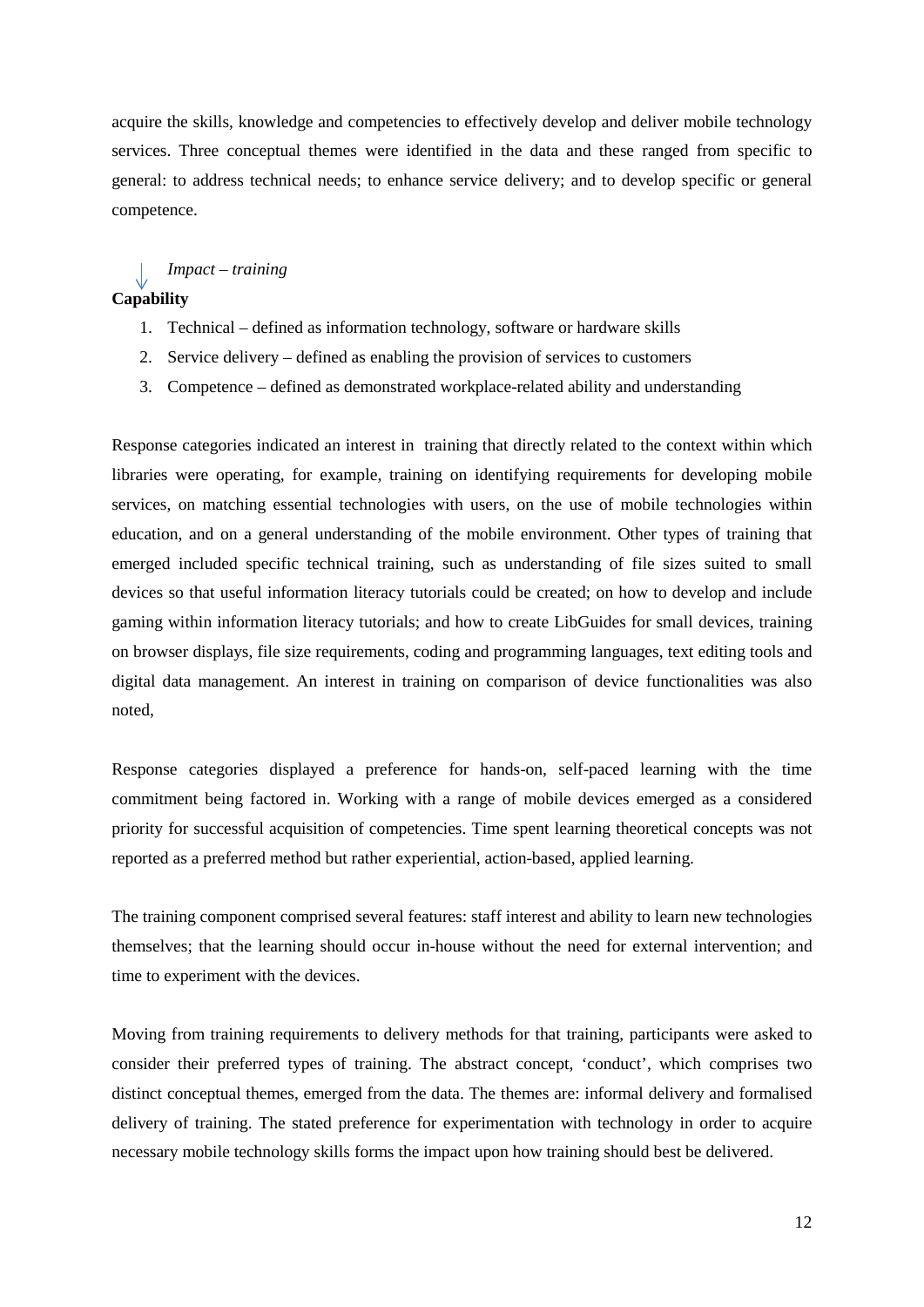# *Impact – delivery methods*

## **Conduct (the process of being conducted)**

- 1. Informal availability defined as gaining experience on the job through exploration
- 2. Formalised delivery defined as meeting learning objectives through structured processes

VET library staff indicated a preference for informal types of training methods, with more than half the coded response categories contributing to this conceptual theme. It involved hands-on experimenting and learning with mobile devices, ideally with an expert mentor to assist at point of need.

The final component of the continuum relates to staff being asked to consider how roles, relationships and working practices had adapted or were expected to evolve as a consequence of mobile delivery. The impact of change affected the three overarching conceptual themes differently. These three themes were: altered roles, collaborative relationships and adopter types.

## *Impact – change impact*

# **Consequences (immediate, impending)**

Roles:

- 1. Refocus defined as changing the emphasis or direction
- 2. Continuation defined as remaining with particular requirements and conditions
- 3. Adjustment defined as a small alteration made to align with a new situation

Relationships:

1. Collaboration – defined as active, interdependent engagement to provide a value-added solution

Working Practices:

- 1. Change accommodation (early adopters) defined as acceptance or incorporation of change to enable a desired outcome
- 2. Cautious approach (late adopters) defined as moving hesitantly to be alert for potential problems

In the initial analysis of role adaptation, almost three-quarters of the response categories related to the 'refocus' roles conceptual theme. The 'continuation' roles theme and the 'adjustment' theme comprised less than a fifth and a tenth of the categories, respectively. The finding that most of the VET library staff believed that their roles had changed and would continue to evolve links closely to the next conceptual theme, 'relationships', where all categories drawn from the data focused on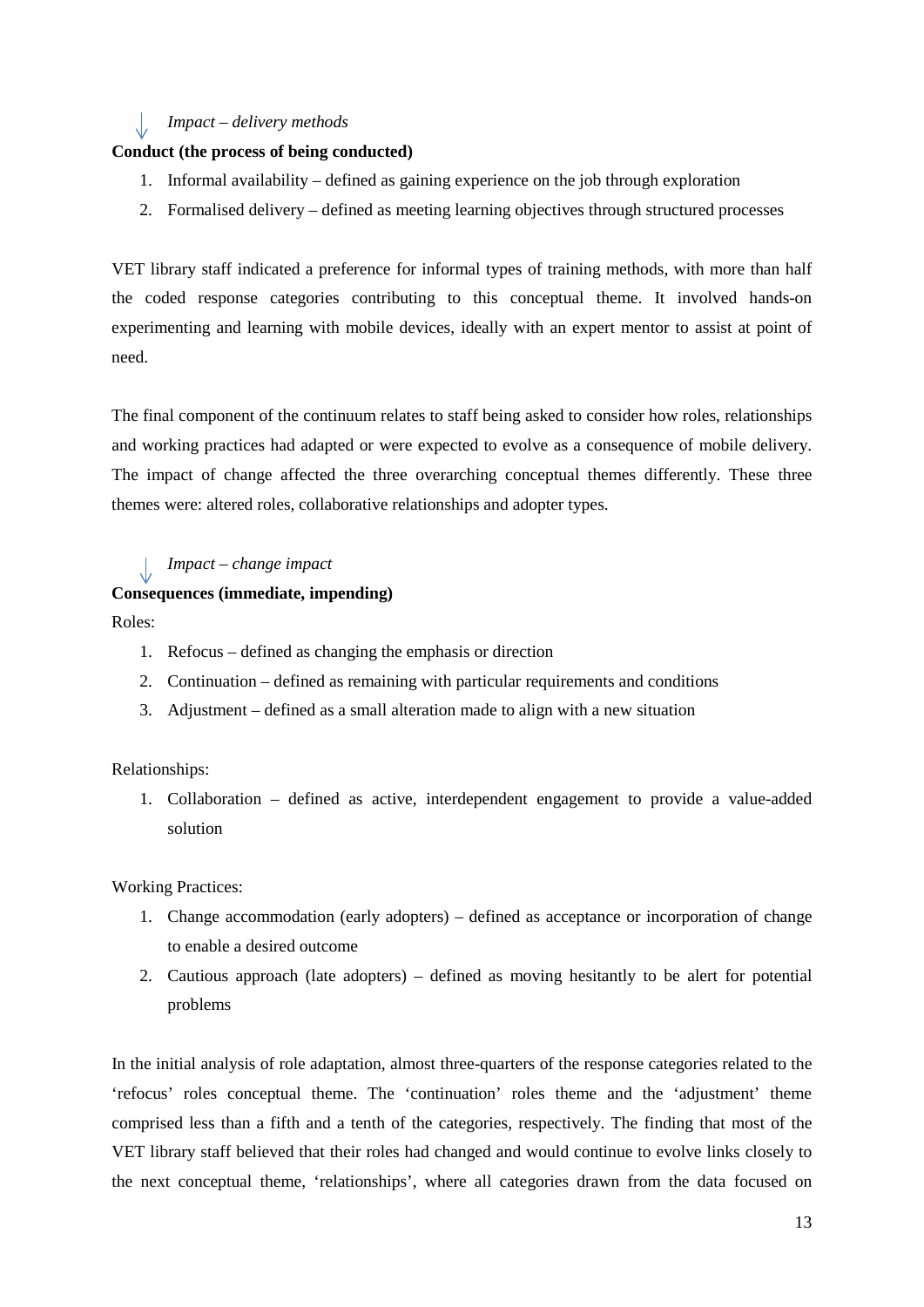collaborative opportunities resulting from the mobile technology environment. This was seen in the responses from staff at all libraries sampled that they were beginning to work closely with colleagues from outside the library. Finally, over half the categories identified in relation to the conceptual theme 'working practices' were associated with participants accommodating change in their workplace, while a minority were taking a wait-and-see approach.

### *Abstract Concepts Continuum*

The overarching theoretical elements that have been presented in the sections above are combined below in condensed form to demonstrate the continuum of analysis and comparison that led to the development of an integrated theory. As noted above, the continuum reflects the sequence of interview questions which formed a structured focus of enquiry to identify the primary factors involved in mobile technology acceptance in libraries. The abstract concepts continuum pulls together the various findings into a sequential, cohesive explanation that enabled the researcher to consider the theoretical model.

### **Environment**

*Impact - new technologies*

**Context**  Augmented delivery of service, information Workplace infrastructure

*Impact – personnel* **Consequences (immediate)** Staff attitude Immediate and wider workplace support

#### *Impact – attitudes*

#### **Consequences (observed)**

Focus on skills, technology and workplace change Altered student expectations and interactions

#### **New knowledge generation**

*Impact – mobile technologies*

**Content**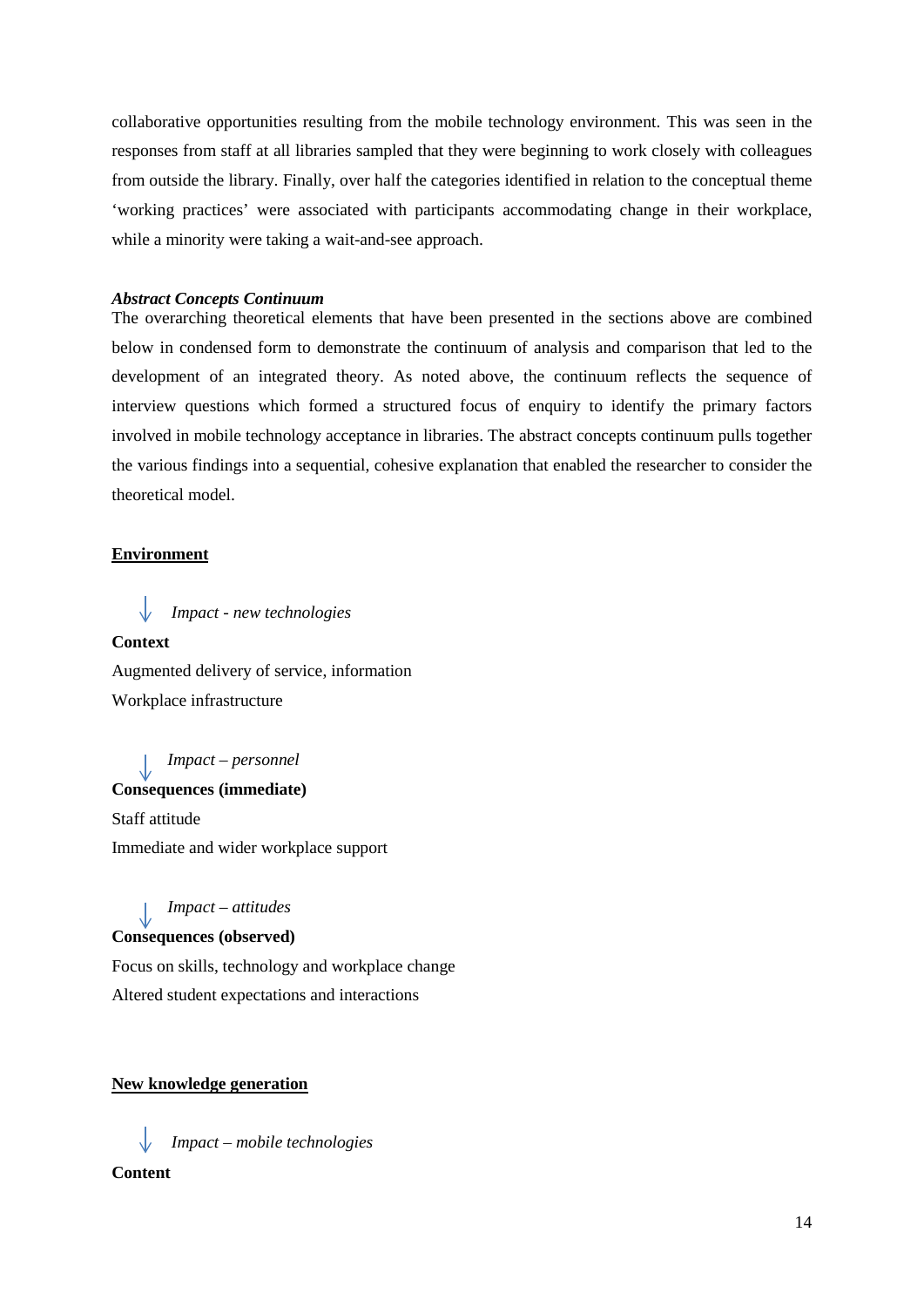Study- and information-related services Potential technical issues

*Impact – new knowledge* J **Capabilities** Technical competencies Management issues Ability to adapt

*Impact – techniques*

**Correlation** Internal reviews Routine organisational processes External opportunities

## **Capability development**

*Impact – training* **Capability** Address technical needs Enhance service delivery Develop specific or general competence

*Impact – delivery methods* **Conduct (the process of being conducted)** Formalised delivery Informal availability

# *Impact – change impact*

J

**Consequences (immediate, impending)** Refocused roles Collaborative relationships Range of adopter types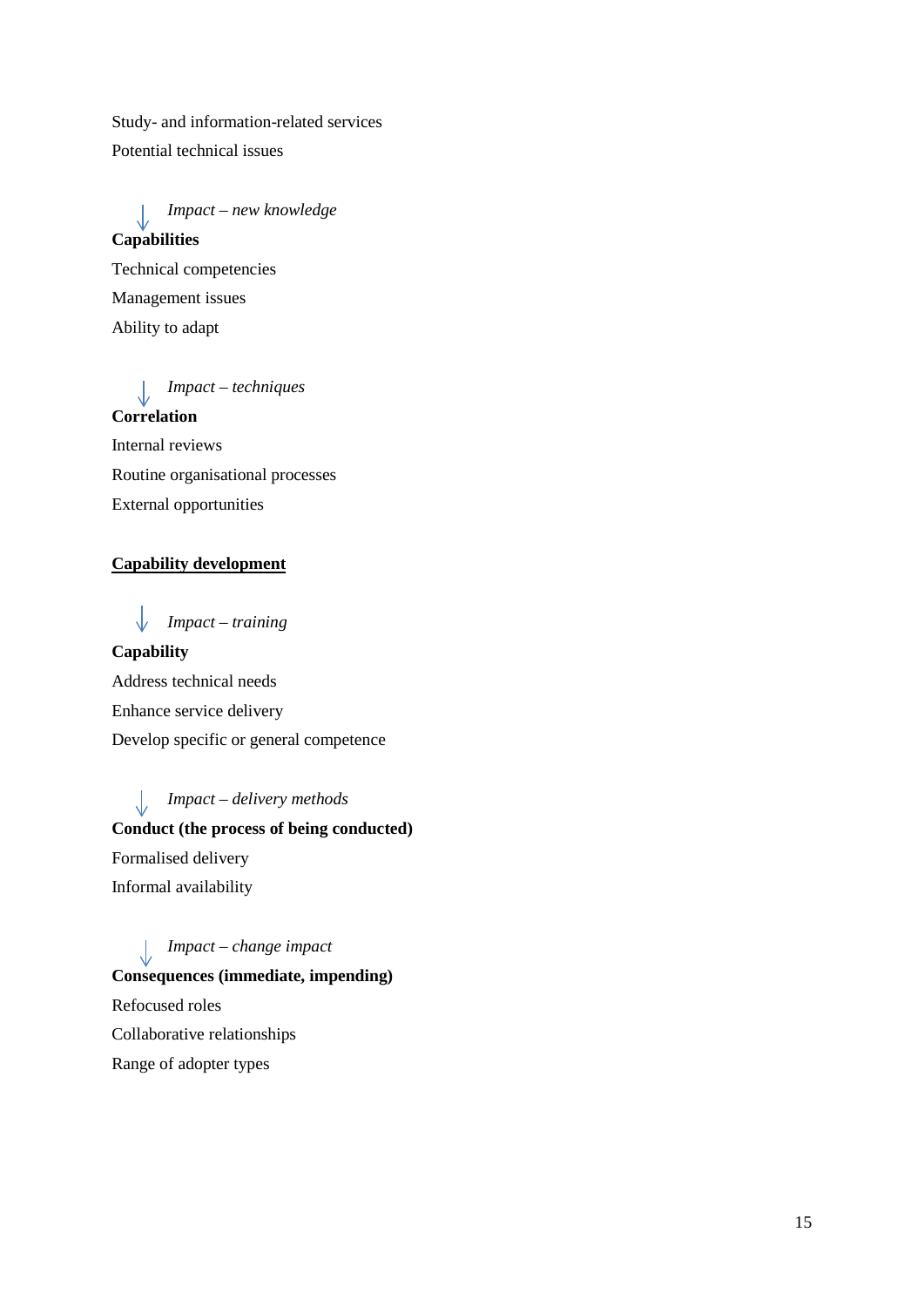### **Integrated Theory**

The model that is presented is based solely on the investigator's research and data. Where previous, comparative research exists this has been referred in the development of the model.

As discussed earlier, the emergence and relationship of response categories to one another contributed to the gradual development of theoretical links between the categories and the development of higher level abstractions. A continuum of theoretical elements and accompanying impacts was developed and served to address all major facets of the phenomenon under investigation. As the resulting theoretical model illustrates, the overarching theoretical elements contributed to important components of the model; organisational, individual and contextual. The integrated theory encapsulates the commonalities and diversity of data captured in the investigation and has been presented in diagrammatic form to demonstrate progression through the conceptual sequence of the phenomenon. The background need or problem of a changing environment led to awareness of the need for new knowledge to cope with these changes. The process of acquiring such knowledge occurs through the availability of capability development opportunities. The outcome, or goal, of such activity is a new model of delivery and an environment of dynamic equilibrium, a situation described by Rogers (2003: p. 471) as denoting the rate of change in a social system being commensurate with the system's ability to cope with it. A process of normalisation is associated with the successful attainment of dynamic equilibrium. The model progresses from broad organisational level to individual unit level and, finally, back to organisational level, somewhat resembling an hourglass structure. Rogers (2003) presents a comparable model with his five-stage innovation process in organisations, with stages 3 and 4 in the implementation phase offering potential for individual members of the organisation to receive primary focus.

During the development of the theory a central core emerged which draws the other themes into a cohesive, meaningful relationship. The central core provides the pivot around which other components revolve and was termed 'Impact consolidation'. The presence of impacts was observed throughout the investigation and, as noted, the impact students with mobile devices had on library services was fundamental to the problem under investigation. The nine impacts identified and integrated into the theoretical continuum proved to be central to the investigation, in that by managing their effects the major components of the theoretical model could be brought into meaningful relationships. The initial impact of new technologies was an external factor and could not be managed, however, the other two impacts within the environment thematic element – personnel and attitudes – were internal and could be managed. The final impact – impact change – which exerts a disruptive influence upon the workplace components of roles, relationships and working practices prepares the way for outcomes such as the institutionalisation, or normalisation, where the innovation becomes a routine part of the organisation.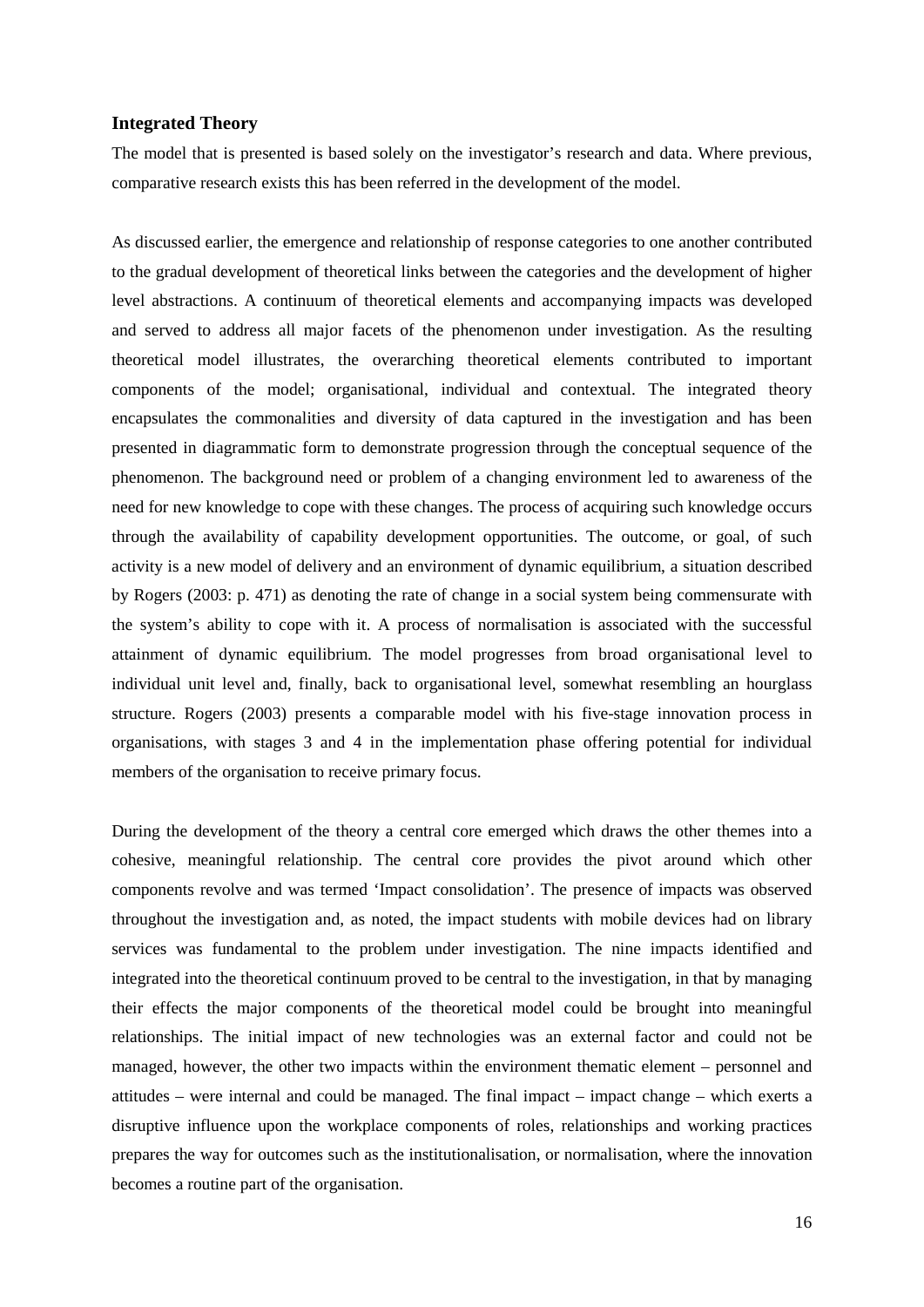In the model, consolidation of the impacts indicates acknowledgement of their influence. A fundamental requirement of addressing the influence of impact conditions, processes or consequences is the ability to minimise the uncertainty these impacts have the potential to create. This was evident in the two theoretical elements of generating new knowledge and developing capability. If, in the process of defining, acknowledging and managing the effect of impacts, the generated uncertainty can be minimised, then the resulting, desired condition of maximised benefit may be realised. For the present investigation, maximised benefit was described by VET library staff participants as including a stage of capability development which would assist the attainment of anticipated consequences, such as effective mobile service delivery, and dynamic equilibrium, the stage where attainments become normalised.

The central core, impact consolidation, shown in Figure 1, consists of two conditions: impact requirement and impact management, and two associated strategies: minimise uncertainty and maximise benefit. Impact consolidation means that all associated impacts are identified and brought together in such a way that their influence, if not necessarily able to be controlled, can at least be recognised and responded to. Within the core focus of impact consolidation two major activities are occurring. Impact requirement has as its impetus the activity of minimising the uncertainty the impacts have been identified as creating. The second condition, impact management, has as its central impetus the activity of maximising the benefits to be gained from the impacts. The theoretical element 'capability development' is a substantial response to this. The condition of maximising benefits, as viewed through the lens of the present research, means to address identified requirements, or rectify observed disruption, in the most effective, sustainable manner.

For the specific purposes of the present investigation a selection of career-related variables was included through which to collect and analyse the data. Although they have some influence in all stages of the investigation as illustrated in the results presented above, their role is most evident during the second and third theoretical elements – new knowledge generation and capability development - where factors influencing personal acceptance and use of mobile technologies are focused upon. The first theoretical element environment, and the final desired goal, anticipated consequences and dynamic equilibrium, describe service unit (library)/organisational level factors and are less directly influenced by the selected variables. The model includes within the theoretical elements a selection of the conceptual themes, intended, as a prompt, to illustrate aspects of the element. For this reason the intermediate abstract concepts have not been included.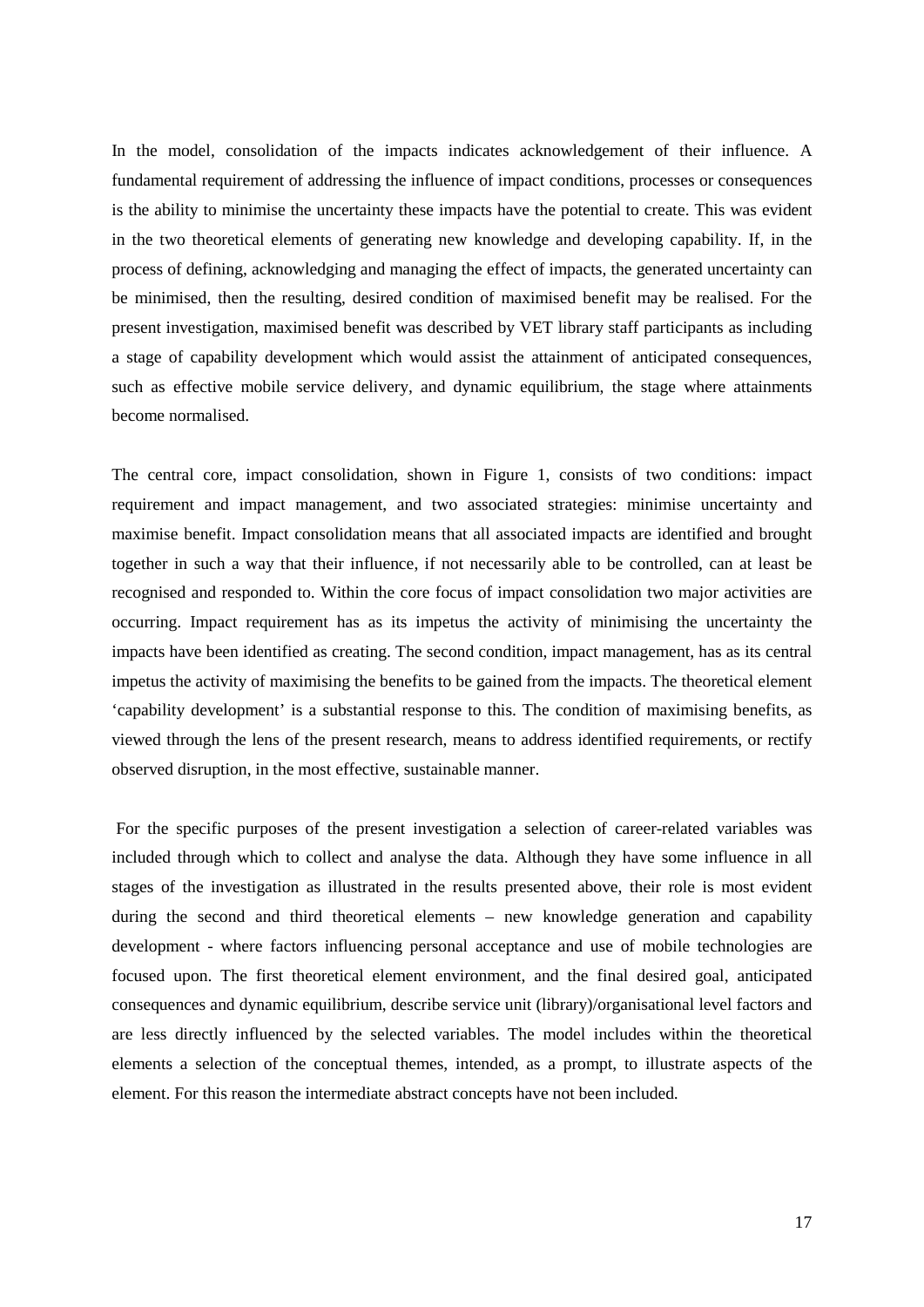## **Integrated theory**



(\* Organisational level, \*\* Individual level)



# **Discussion**

Grounded theory provides a framework for systematic qualitative data analysis with explicit analytic procedures and research strategies (Charmaz, 2000: p. 512), with a focus on theory generation to illuminate human behaviour and the social world (Chenitz and Swanson, 1986: p. 7). The benefit of grounded theory is the ability for themes to emerge from the stories told to the researcher and the drawing of these themes into coherent and meaningful form. The richness of the data is preserved through the structuring process. The emerged theory, based on data rather than assumptions, has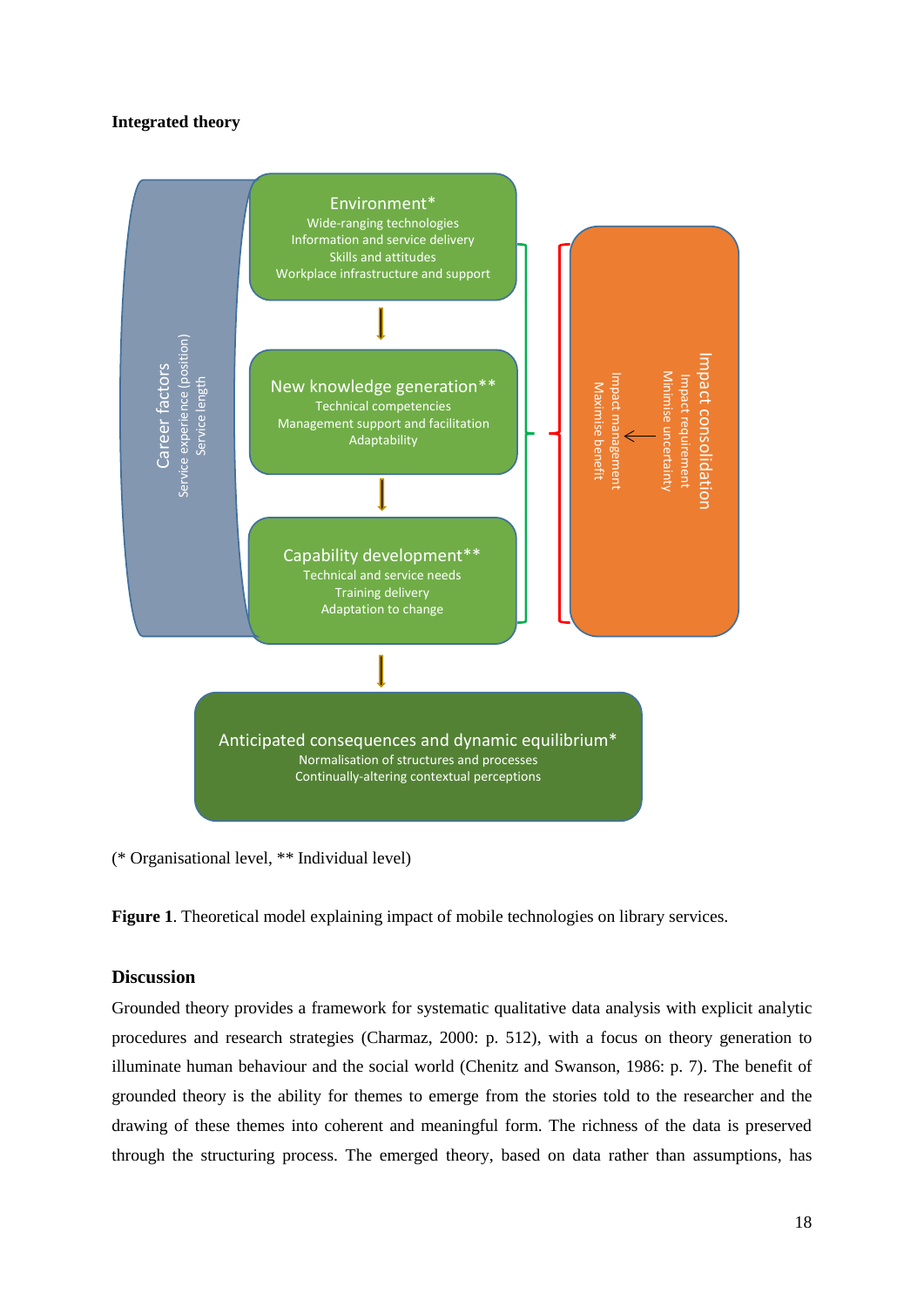longevity, "[as it] is too intimately linked to data, it is destined to last despite its inevitable modification and reformulation" (Glaser and Strauss, 1999: p. 4).

In applying the grounded theory approach to the questions this investigation sought to answer it became clear that the answers were complex. The integrated theory that resulted indicates that skills, knowledge and competencies, and the training required to develop these, cannot be isolated and offered out of the contextual environment. There exists an impetus behind the desire to acquire knowledge and there is a consequence of the acquisition and application of that new knowledge. The responses of VET library staff who participated in the investigation showed a strong awareness of changing environmental conditions; they perceived an alteration in the context within which they were working. While some participants believed their organisations were not paying sufficient regard to environmental changes, all provided evidence of how, as individuals, they were responding. They were articulate in their perception of anticipated consequences of mobile devices upon the work unit/organisation and how far they had moved towards the attainment of dynamic equilibrium, or the normalisation of their attainments.

The influence of a variety of impacts upon specific areas of the investigation are explained and illustrated in the integrated theory model. The theory is used as a basis for comparing essential thematic layers and interrelationships and highlights the complexities that influence technology acceptance and usage. The central core of impact consolidation enables the generation of new knowledge to result in a beneficial outcome through the acquisition of appropriate skills. This, in turn, prepares the way for a refocus from the individual to the organisational level, wherein the consequences of workplace change can assume an institutionalised, routine aspect, identified in the model as dynamic equilibrium. The theory commences at organisational level, narrows to individual unit of analysis, and then expands to organisational level at the final process outcome.

In addressing the research questions: what skills, knowledge and competencies are required by library staff to develop and deliver mobile technology services in the vocational education sector; and what specific on-the-job training is required by library staff in the vocational education sector to acquire the skills, knowledge and competencies to effectively develop and deliver mobile technology services, the investigation identified three major elements that contribute to understanding the phenomena. These are, firstly, environment or contextual perceptions (including various environmental aspects operating at the work unit or organisational level), and, secondly, new knowledge generation (including the beliefs and interpretations of staff regarding the type of content knowledge they required to be successful and the range of capabilities they needed to master and the manner in which they could best attain these). The third major element, development of capability (including identification and establishment of outcomes, and the consequences of such activity), leads towards the desired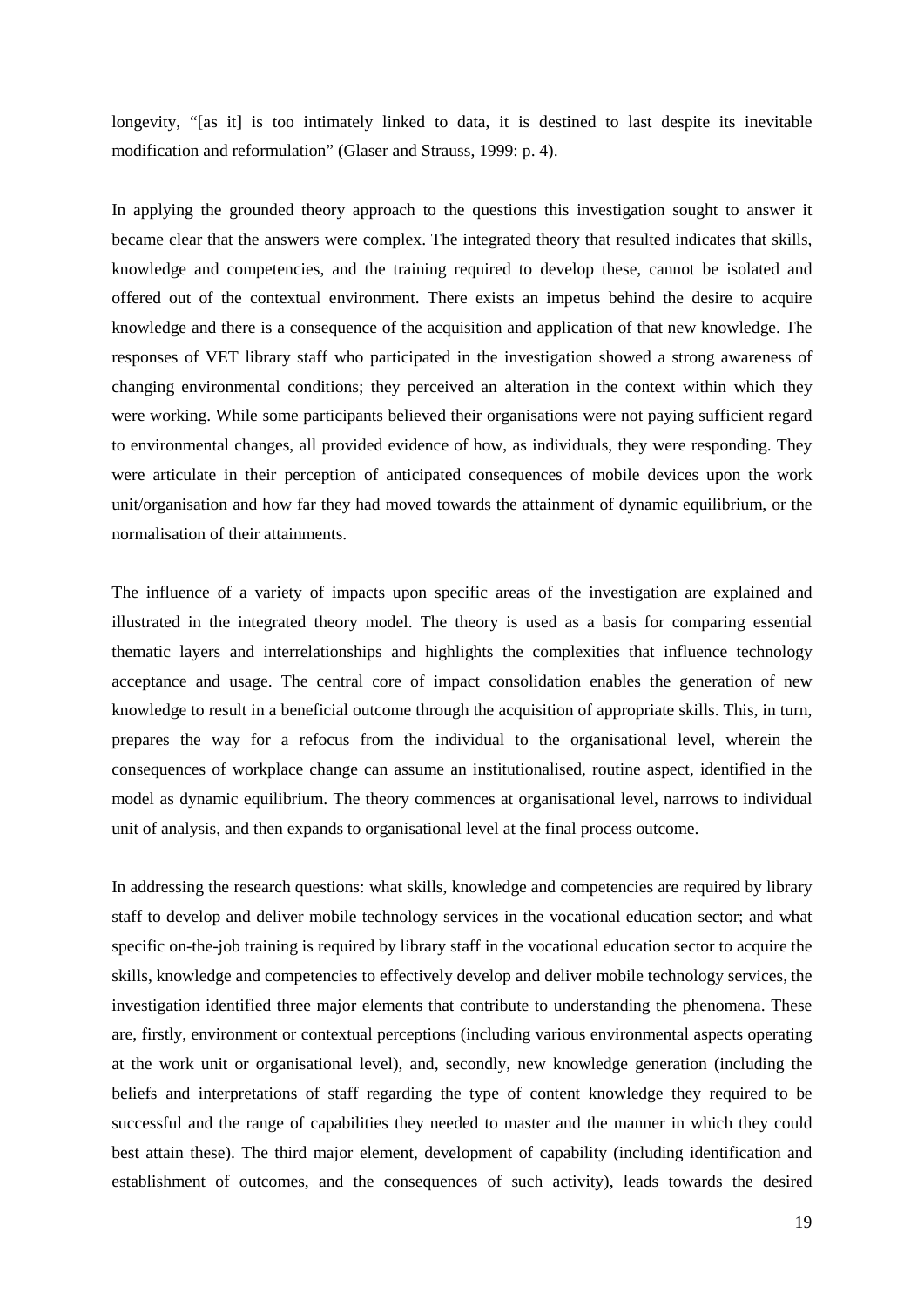organisational goal of the implementation and normalisation of emergent thinking structures and processes. This final state, using the term coined by Rogers (2003) as dynamic equilibrium, is subject to continually-altering contextual perceptions. The theory can be regarded as being inherently cyclical.

During the course of the study several limitations in approach that had the potential to influence the findings became evident. The investigation showed a profession very aware of the impact of mobile technologies upon the workplace and recognition of the need to respond to the impact of mobile technologies through up-skilling and having access to technology. However, length of service and technology competency did not provide the level of variation that previous research has suggested. It is possible that sample gathering contributed to this outcome. The sample selection was purposive and targeted experts in the field of library and information studies in two neighbouring countries, distinguished by strong similarities in professional culture. Such a sample can be assessed on its own characteristics but that assessment may not be applicable across a wider population (Babbie, 2010; Cohen Manion and Morrison, 2010; Denscombe, 2010; Silverman, 2010). The decision to use a purposive sample of experts from three professional positions, from libraries with a minimum staffing level of 10, while providing the opportunity to gather valuable data, also limited the sample size. There remained a considerable pool of library staff in the VET sector, particularly in the New Zealand ITP sector, who could also have contributed to the study under different criteria.

The study measured participants' perceptions and intentions at a point in time. Given that perceptions and intentions are shaped by experience and change over time, the study provides a snapshot of library staff intention to use mobile technology for service delivery at the time of the research. Unsurprisingly, because the move to mobile service delivery was regarded by participants as imperative, a number of respondents indicated their answers would be very different within the coming year. Further study in this area would contribute to our understanding. The present model has been presented to encourage debate and future research.

## **Conclusion**

The purpose of this study was to investigate the current state of preparedness of VET sector library staff to implement service delivery to the mobile devices students were bringing on campus. By applying a theoretical lens through which to examine the findings, an abstract theory emerged with the potential to explain in generalised terms the complexities of the phenomenon under investigation. The theory highlights the existing wider environmental factors that brought the problem into focus. It moves through several thematic layers where the individual forms the unit of analysis and concludes at organisational level. Within the interrelationships depicted, a central core relating to impact provides a pivot around which the findings revolve.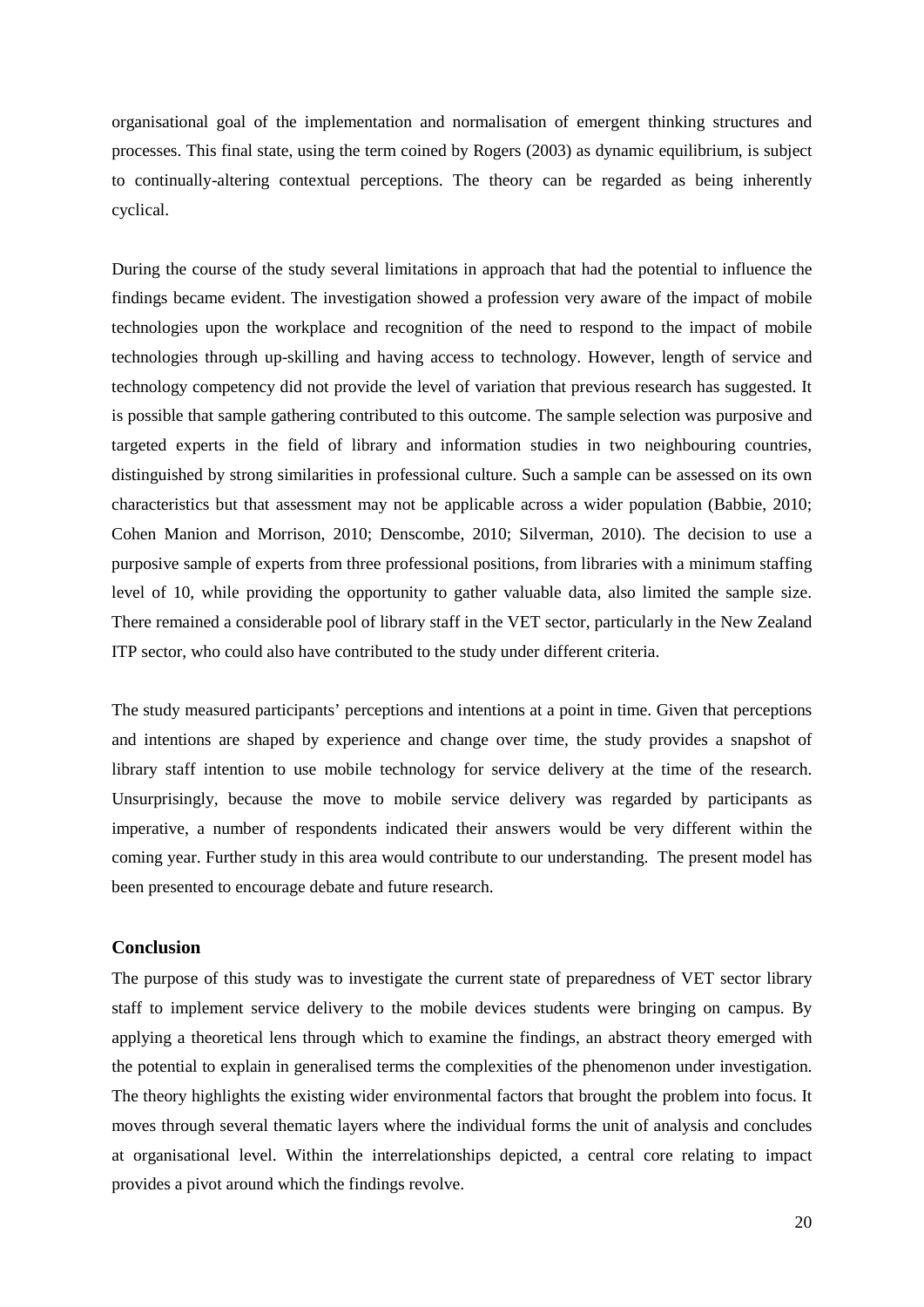The development of the theoretical model in the present study serves to capture and portray the major factors identified by VET library staff as influencing both personal acceptance and use of mobile technologies, and also library/organisational level factors that influence this use and the development and delivery of mobile library services. It has potential for application beyond the VET sector, and further testing of the model in a variety of contexts could contribute to greater understanding of the impact of mobile technologies within the workplace environment. The study sought to gather information on the VET sector library profession; a small, unique sample limited to a certain geographic area – Australia and New Zealand. While it is possible to postulate the applicability of the findings to libraries in both developed and developing countries, as a contribution to further research, it would be useful to extend the present investigation to other library sectors and regions to enable comparative findings. Such information would strengthen the understanding of the profession's reaction to innovation and technological change.

Several associated areas would benefit from investigation. Moving beyond the intention to deliver mobile library services as a consequence of competency in the use of mobile technologies, the quality of that service delivery is crucial to its acceptance by, and the benefits for, users. The sustained development and delivery of high quality services to mobile devices as a consequence of library staff competence with mobile technologies is an area yet to be investigated. In order to test the relationship between competency with mobile technologies and service quality it is suggested that mobile technologies usage behaviour and service delivery be extended into the area of service quality; that is measurement of the difference between what the user expects from a service and what is actually provided and continuance intention. Such an investigation would contribute to fuller understanding of the extrinsic consequences of technology acceptance.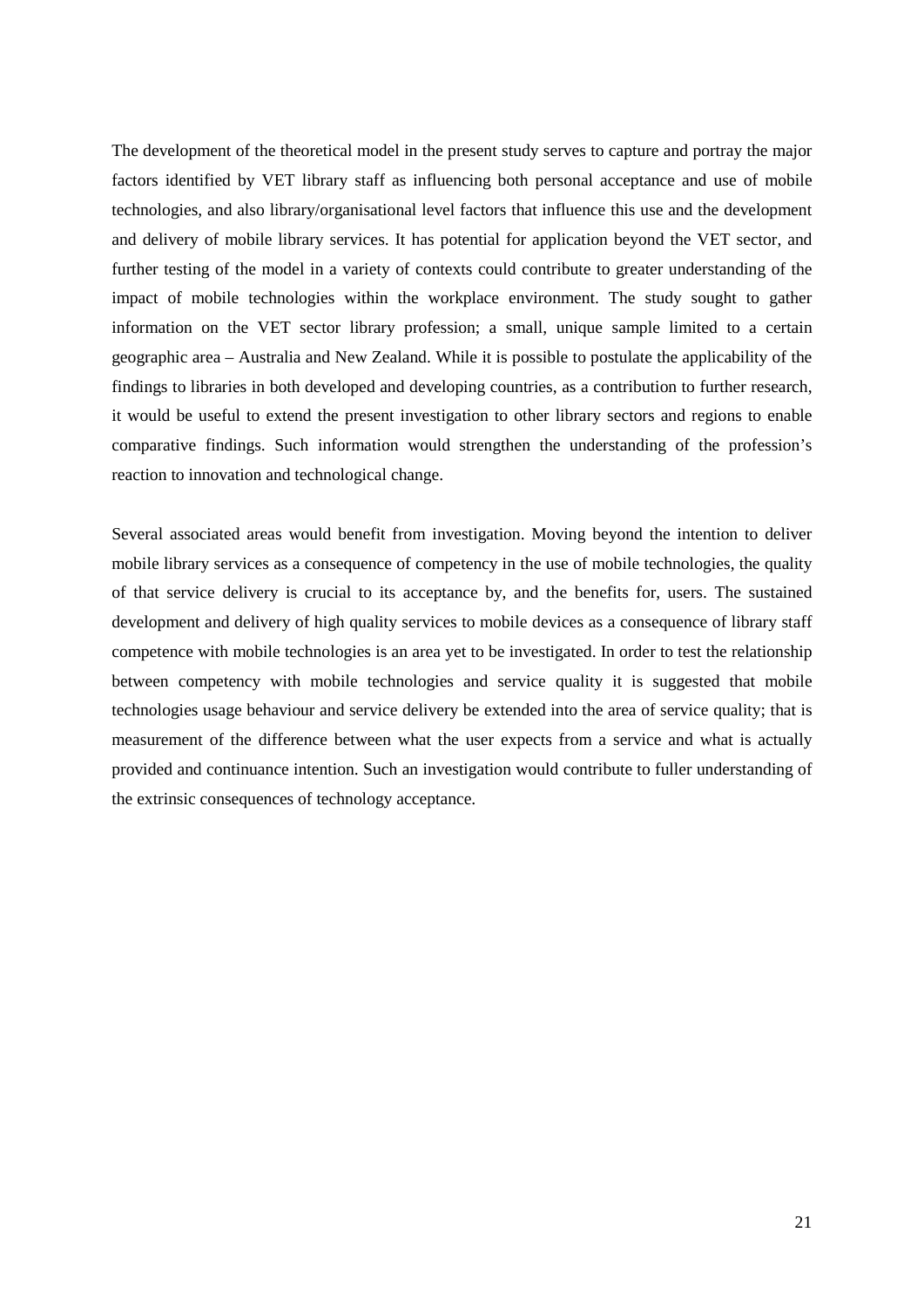## **References**

- Aldrich A (2010) Universities and libraries move to the mobile web. *EDUCAUSE Quarterly* 33(2). Available at: <http://www.educause.edu/ero/article/universities-and-libraries-move-mobile-web> (accessed 15 February 2015).
- ALIA TAFE Library Advisory Committee (2009) *Key issues, trends and future directions for Australian TAFE libraries*. Available at: [https://www.google.co.nz/url?sa=t&rct=j&q=&esrc=s&source=web&cd=1&ved=0CCwQFjAA](https://www.google.co.nz/url?sa=t&rct=j&q=&esrc=s&source=web&cd=1&ved=0CCwQFjAA&url=https%3A%2F%2Fwww.nla.gov.au%2Finitiatives%2Fmeetings%2Fpeakbod%2Fdocuments%2FALIATAFEPeakBodies2009Report.doc&ei=2u7fVO7hFcP88QXW8ILYDw&usg=AFQjCNGSMMBPi0omEAqorY7noFCaXNdijg) [&url=https%3A%2F%2Fwww.nla.gov.au%2Finitiatives%2Fmeetings%2Fpeakbod%2Fdocumen](https://www.google.co.nz/url?sa=t&rct=j&q=&esrc=s&source=web&cd=1&ved=0CCwQFjAA&url=https%3A%2F%2Fwww.nla.gov.au%2Finitiatives%2Fmeetings%2Fpeakbod%2Fdocuments%2FALIATAFEPeakBodies2009Report.doc&ei=2u7fVO7hFcP88QXW8ILYDw&usg=AFQjCNGSMMBPi0omEAqorY7noFCaXNdijg) [ts%2FALIATAFEPeakBodies2009Report.doc&ei=2u7fVO7hFcP88QXW8ILYDw&usg=AFQj](https://www.google.co.nz/url?sa=t&rct=j&q=&esrc=s&source=web&cd=1&ved=0CCwQFjAA&url=https%3A%2F%2Fwww.nla.gov.au%2Finitiatives%2Fmeetings%2Fpeakbod%2Fdocuments%2FALIATAFEPeakBodies2009Report.doc&ei=2u7fVO7hFcP88QXW8ILYDw&usg=AFQjCNGSMMBPi0omEAqorY7noFCaXNdijg) [CNGSMMBPi0omEAqorY7noFCaXNdijg](https://www.google.co.nz/url?sa=t&rct=j&q=&esrc=s&source=web&cd=1&ved=0CCwQFjAA&url=https%3A%2F%2Fwww.nla.gov.au%2Finitiatives%2Fmeetings%2Fpeakbod%2Fdocuments%2FALIATAFEPeakBodies2009Report.doc&ei=2u7fVO7hFcP88QXW8ILYDw&usg=AFQjCNGSMMBPi0omEAqorY7noFCaXNdijg) (accessed 15 February 2015).
- Arms WY, Calimlim M and Walle L (2009) EScience in practice: Lessons from the Cornell web lab. *D-Lib Magazine* 15(5/6). Available at: <http://www.dlib.org/dlib/may09/arms/05arms.html> (accessed 15 February 2015).
- Babbie E (2010) *The Practice of Social Research* (12<sup>th</sup> ed). Belmont, CA: Wadsworth Cengage Learning.
- Canuel R and Crichton C (2010) Canadian academic libraries and the mobile web. *New Library World* 112(3/4): 107-120.
- Cao Y, Tin T, McGreal R, Ally M and Coffey S (2006) The Athabasca University mobile library project: Increasing the boundaries of anytime and anywhere learning for students. In: *IWCMC'06,* July 3–6, 2006, Vancouver, British Columbia, Canada. Available at: <https://wiki.library.oregonstate.edu/confluence/download/attachments/3670056/p1289-cao.pdf> (accessed 15 February 2015).
- Charmaz K (2000) Grounded theory: Objectivist and constructivist methods. In: Denzin NK and Lincoln YS (eds) *Handbook of Qualitative Research*, (2nd ed). Thousand Oaks, CA: Sage, pp.509-535.
- Chenitz WC and Swanson JM (1986) Qualitative research using grounded theory. In: Chenitz WC and Swanson JM (eds) *From Practice to Grounded Theory: Qualitative Research in Nursing.* Menlo Park, CA: Addison-Wesley, pp.3-15.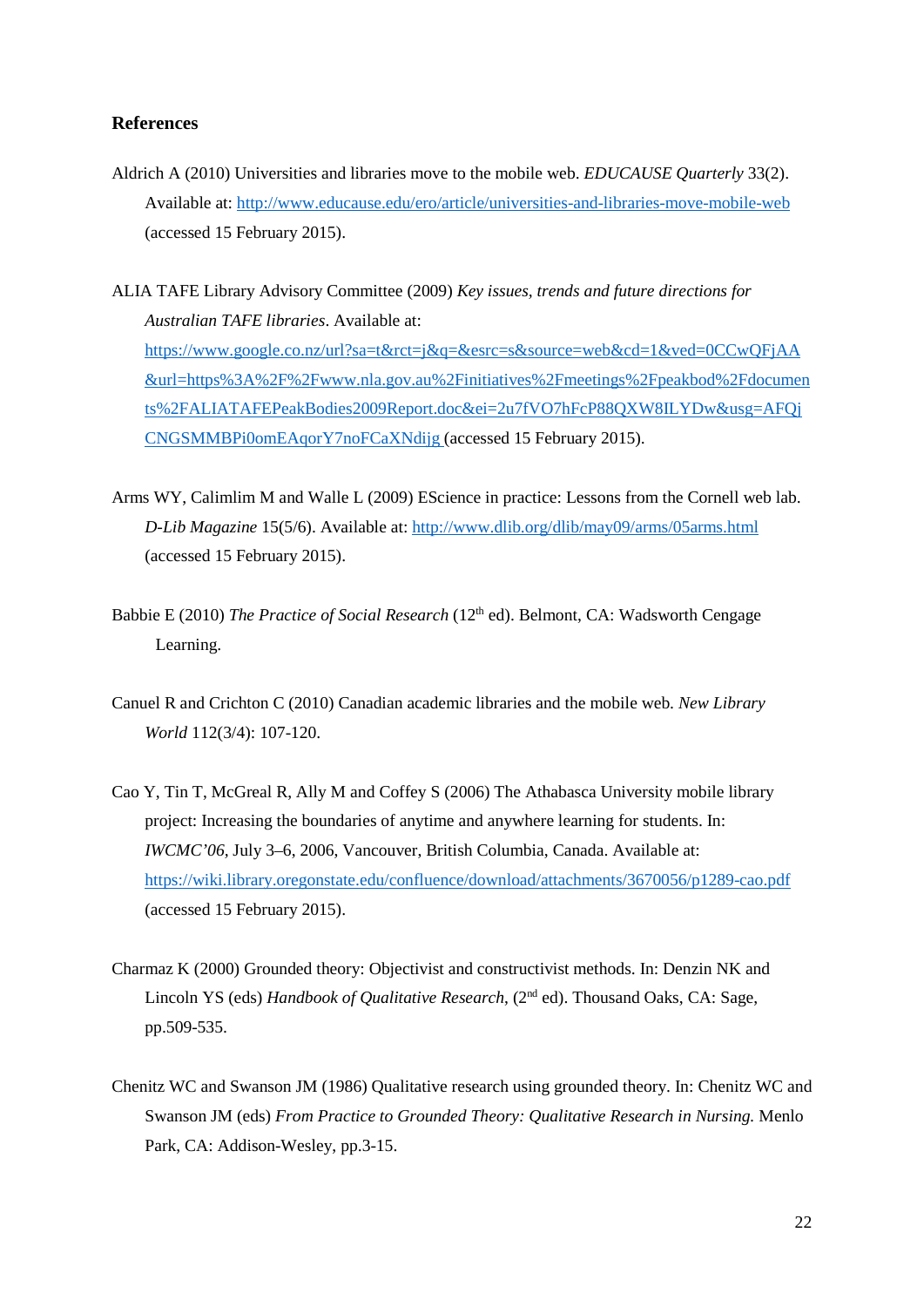- Cohen L, Manion L and Morrison K (2010) *Research Methods in Education* (6<sup>th</sup> ed). London; New York: Routledge.
- Denscombe M (2010) *The Good Research Guide for Small-scale Social Research Projects* (4<sup>th</sup> ed). Maidenhead: Open University Press.
- Emanuel J (2010) The  $21^{st}$  century mobile library: Refining the concept of the anywhere, anytime library within the global context. Available at: [https://www.ideals.illinois.edu/bitstream/handle/2142/17344/The%2021st%20Century%20Mobil](https://www.ideals.illinois.edu/bitstream/handle/2142/17344/The%2021st%20Century%20Mobile%20Library.pdf?sequence=2) [e%20Library.pdf?sequence=2](https://www.ideals.illinois.edu/bitstream/handle/2142/17344/The%2021st%20Century%20Mobile%20Library.pdf?sequence=2) (accessed 15 February 2015).
- Evans D (2005) Potential uses of wireless and mobile learning. Landscape study in wireless and mobile learning in the post-16 sector. Available at: [http://www.jisc.ac.uk/uploaded\\_documents/Potential%20Uses%20FINAL%202005.doc](http://www.jisc.ac.uk/uploaded_documents/Potential%20Uses%20FINAL%202005.doc) (accessed 23 March 2012).
- Facer K, Faux F and McFarlane A (2005) Challenges and opportunities: Making mobile learning a reality in schools. Available at: [http://www.mlearn.org.za/CD/papers/Facer%20-%20Faux%20-](http://www.mlearn.org.za/CD/papers/Facer%20-%20Faux%20-%20McFarlane.pdf) [%20McFarlane.pdf](http://www.mlearn.org.za/CD/papers/Facer%20-%20Faux%20-%20McFarlane.pdf) (accessed 15 February 2015).
- Glaser BG and Strauss AL (1999) *The Discovery of Grounded Theory: Strategies for Qualitative Research*. New York: Aldine de Gruyter.
- Gray D (2004) *Doing Research in the Real World*. London: Sage.
- Hallam G (2008) *NeXus: An investigation into the library and information services workforce in Australia. Final report*. Canberra: Australian Library and Information Association. Available at: [http://eprints.qut.edu.au/12908/1/NeXus\\_StageOne\\_sectors\\_and\\_states\\_Final.pdf](http://eprints.qut.edu.au/12908/1/NeXus_StageOne_sectors_and_states_Final.pdf) (accessed 15 February 2015).
- Hallam G (2009) *NeXus2: An investigation into the library and information services workforce in Australia. The institutional perspective: Final report.* Canberra: Australian Library and Information Association. Available at: <http://eprints.qut.edu.au/29051/1/29051.pdf> (accessed 15 February 2015).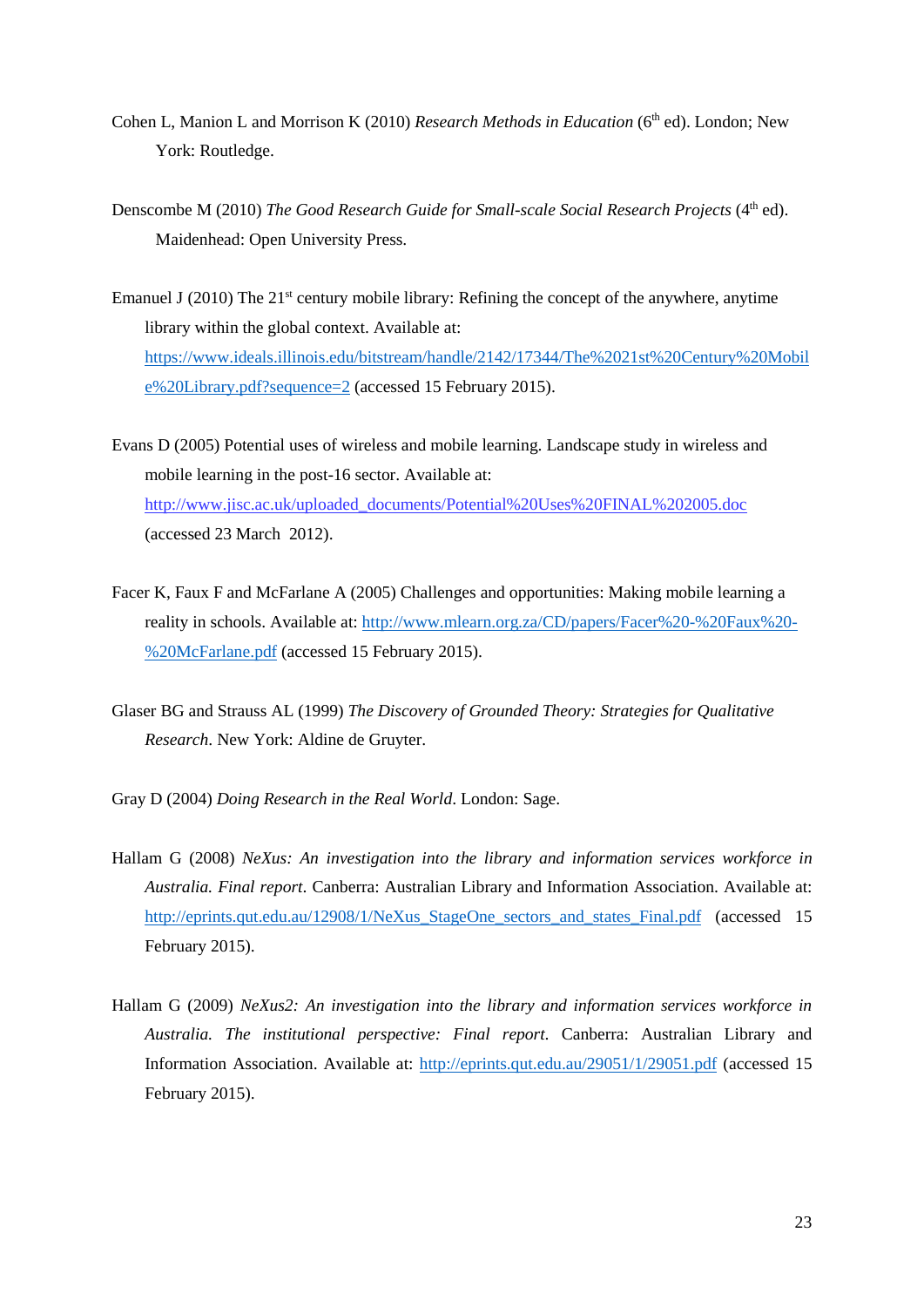- Hitch L and McCord A (2004) Of nomadicity, expectations, campus IT infrastructure and, oh yes, budget. Available at: <http://net.educause.edu/ir/library/pdf/DEC0404.pdf> (accessed 15 February 2015).
- Jasperson JS, Carter PE and Zmud RW (2005) Comprehensive conceptualization of the post-adoptive behaviors associated with the post-adoptive behaviors associated with IT-enabled work systems. *MIS Quarterly* 29(3): 525-557.
- Kim SH, Mims C and Holmes KP (2006) An introduction to current trends and benefits of mobile wireless technology use in higher education. *AACE Journal* 14(1): 77-100.
- Kroski E (2013) 10 great technology initiatives for your library. A*merican Libraries* January/February, 2013. Available at: <http://www.americanlibrariesmagazine.org/issue/januaryfebruary-2013> (accessed 15 February 2015).
- Latham B and Poe JW (2012) The library as partner in university data curation: A case study in collaboration. *Journal of Web Librarianship* 6(4): 288-304.
- Lever KM and Katz JE (2007) Cell phones in campus libraries: An analysis of policy responses to an invasive mobile technology. *Information Processing and Management* 43(4): 1133-1139.
- Lippincott JK (2008a) Mobile technologies, mobile users: Implications for academic libraries. *ARL: A Bimonthly Report* 261. Available at: <http://www.arl.org/storage/documents/publications/arl-br-261.pdf> (accessed 15 February 2015).
- Lippincott JK (2008b). Libraries and Net Gen learners: Current and future challenges in the mobile society. In Needham G and Ally M (eds) *M-libraries: Libraries on the Move to Provide Virtual Access.* London: Facet, pp.17-27.
- Maesaroh I and Genoni P (2009) Education and continuing professional development for Indonesian academic librarians: A survey. *Library Management* 30(8/9): 524-538.
- Mtshali E and Iyamu T (2013) Adoption of mobile technology to enhance services at academic library. In Blooma J, Nkhoma M and Leung N (eds) *Proceedings of the 4th International Conference on Information Systems Management and Evaluation, ICIME 2013*, RMIT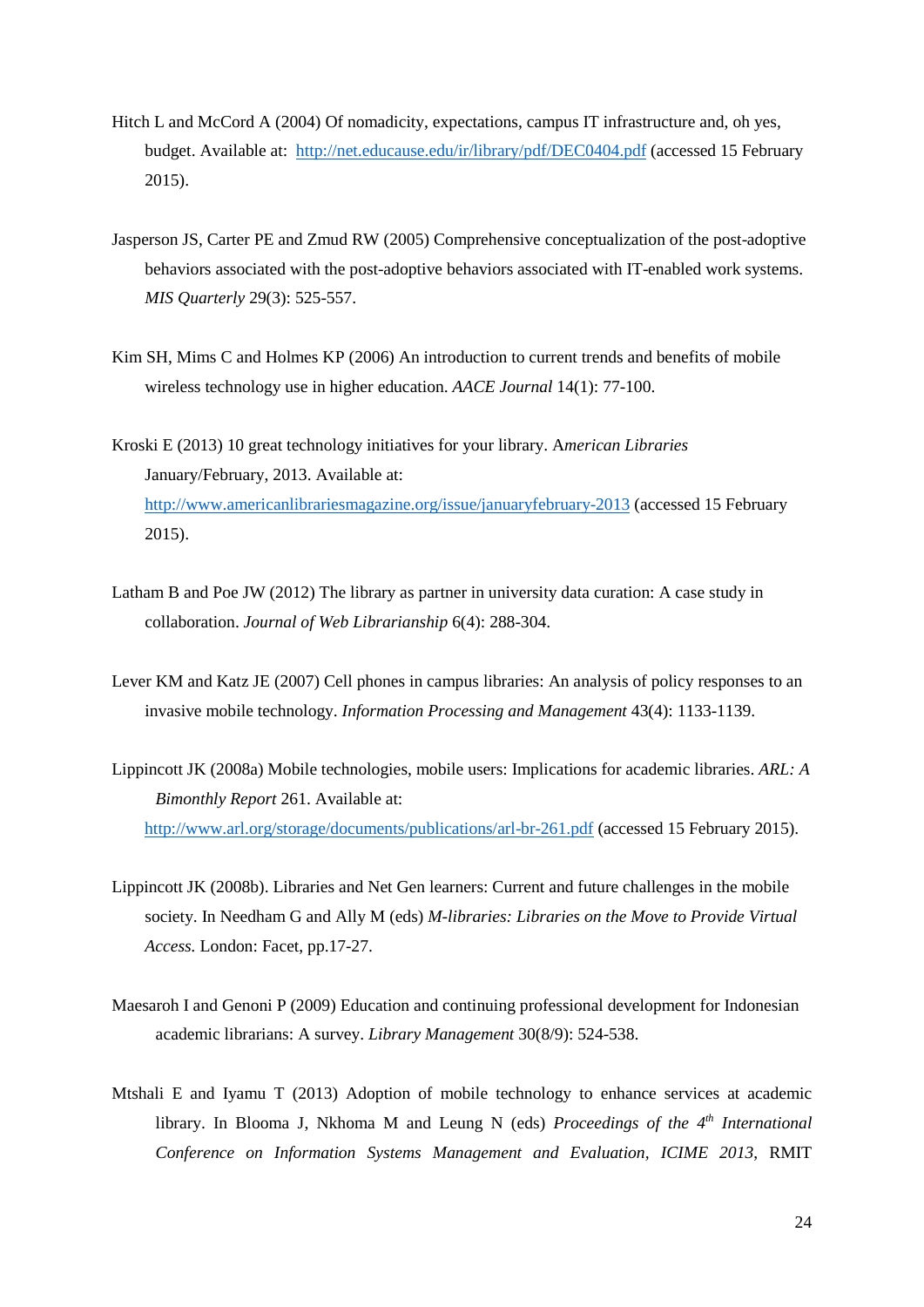University, Ho Chi Minh City, Vietnam, 13-14 May 2013. Reading, UK: Academic Conferences and Publishing International, pp.160-167.

- Newton MP, Miller CC and Bracke MS (2011) Librarian roles in institutional repository data set collecting: Outcomes of a research library task force. *Collection Management* 36(1): 53-67.
- Pang N and Johanson G (2008) *Library manager perspectives of the Vocational Education sector: Investigating trends and issues within a learning commons paradigm.* Paper presented at VALA2008: libraries/changing spaces, virtual places: conference proceedings, 14th Biennial Conference & Exhibition, 5-7 February 2008, Melbourne Convention Centre, Australia, pp. 1- 16). Available at: [http://www.valaconf.org.au/vala2008/papers2008/81\\_Pang\\_Final.pdf](http://www.valaconf.org.au/vala2008/papers2008/81_Pang_Final.pdf) (accessed 15 February 2015).
- Rabina DL and Walczyk DJ (2007) Information professionals' attitude toward the adoption of innovations in everyday life. Proceedings of the Sixth International Conference on Conceptions of Library and Information Science—"Featuring the Future". *Information Research* 12(4). Available at:<http://informationr.net/ir/12-4/colis/colis12.html> (accessed 15 February 2015).

Rogers EM (2003) *Diffusion of Innovations* (5<sup>th</sup> ed). New York; London: Free Press.

- Saxena A and Yadav RD (2013) Impact of mobile technology on libraries: A descriptive study. *International Journal of Digital Library Services* 3(4): 1-13.
- Sharma D and Sahoo DR (2014) Application of mobile technology in library service: An overview. *International Journal of Information Technology and Library Service* 3(1): 17-24.
- Sharples M, Taylor J and Vavoula G (2005) Towards a theory of mobile learning. Available at: <http://www.mlearn.org/mlearn2005/CD/papers/Sharples-%20Theory%20of%20Mobile.pdf> (accessed 15 February 2015).

Silverman D (2010) *Doing Qualitative Research: A Practical Handbook* (3rd ed). London: Sage.

Traxler J (2008) Use of mobile technology for mobile learning and mobile libraries in a mobile society. In Needham G and Ally M (eds) *M-libraries: Libraries on the Move to Provide Virtual Access.* London: Facet, pp.47-55.